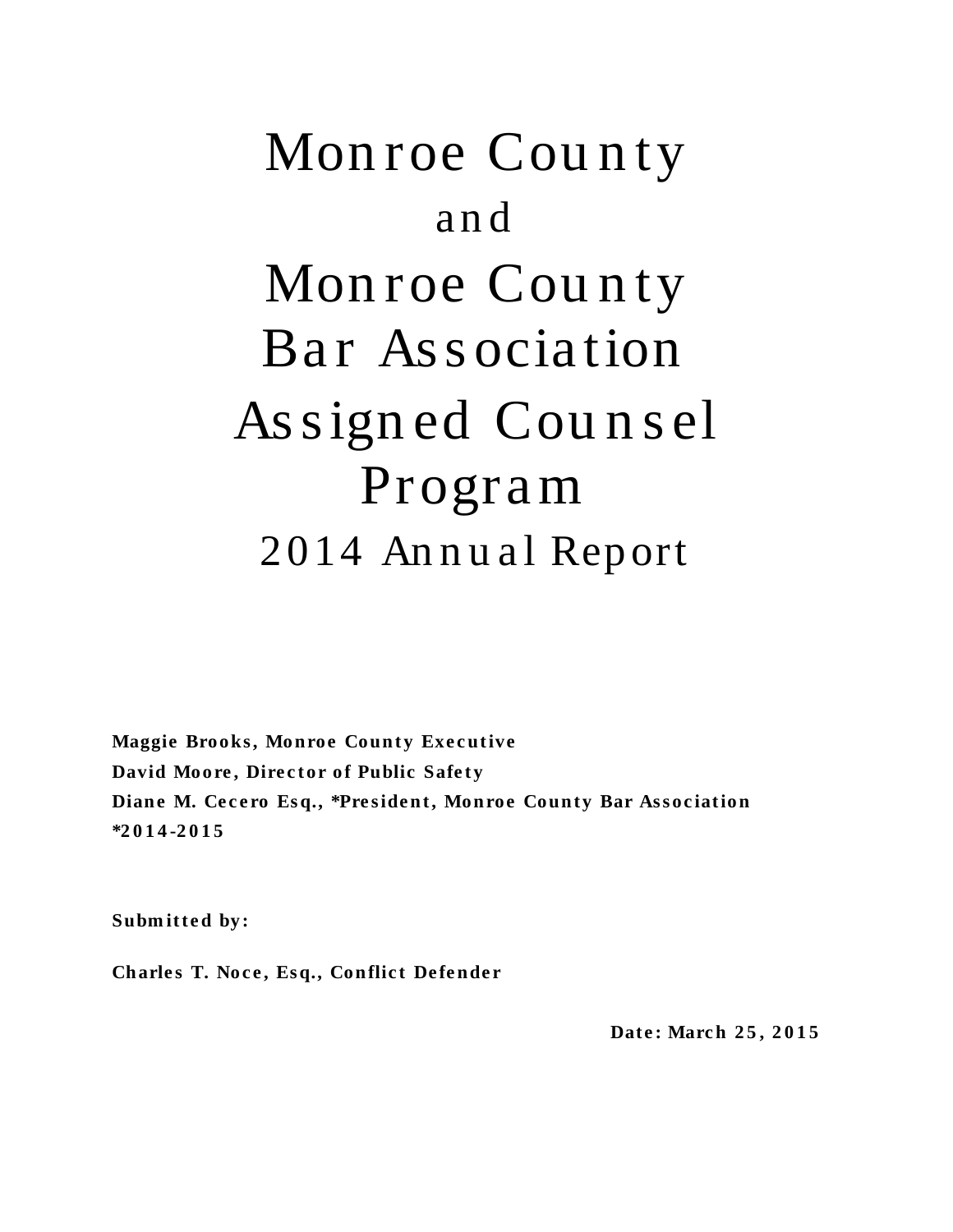## TABLE OF CONTENTS

| "To Provide A Coordinated And Centralized Assignment System For Conflict Cases"                    |  |
|----------------------------------------------------------------------------------------------------|--|
| To Provide A More Equitable Distribution Of Conflict Assignments Among Lawyers"4                   |  |
|                                                                                                    |  |
| "To Maintain Uniform And Proper Billing Practices And To Ensure Cost Accountability Of Services" 6 |  |
|                                                                                                    |  |
|                                                                                                    |  |
|                                                                                                    |  |
|                                                                                                    |  |
|                                                                                                    |  |
|                                                                                                    |  |
|                                                                                                    |  |
|                                                                                                    |  |
|                                                                                                    |  |
| <b>2014 COSTS</b>                                                                                  |  |
|                                                                                                    |  |
|                                                                                                    |  |
|                                                                                                    |  |
|                                                                                                    |  |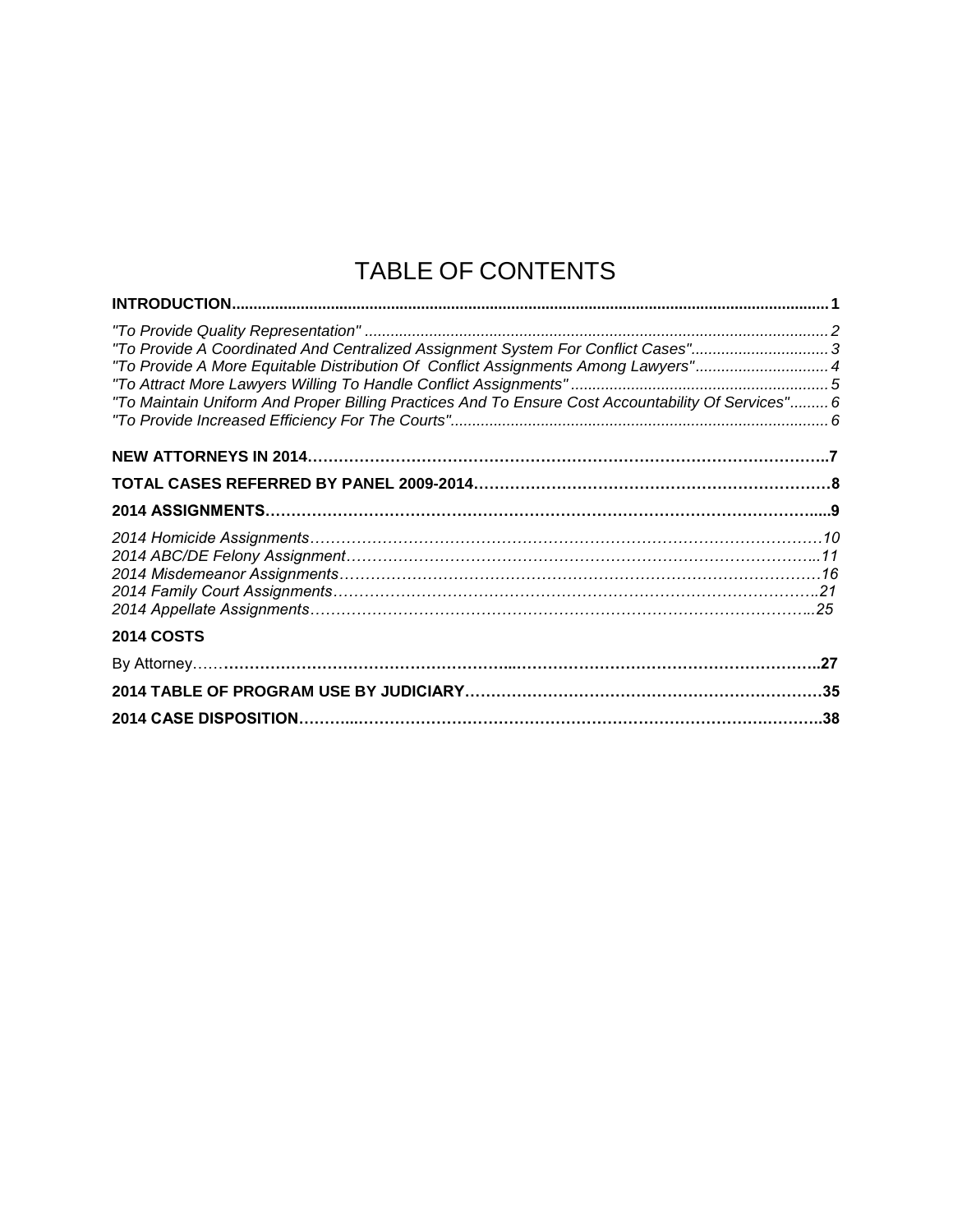### **Introduction**

2014 was the twenty third year the Assigned Counsel Program operated in all courts. It was also the twelfth year of operation for the Conflict Defender Office.

In 2014 The Conflict Defender Office experienced a number of staff changes, including the loss of three staff attorneys and two support persons. After standard administrative delays, all three attorney staff positions were filled, as well as the support staff positions. Additionally, by the end of the year 2014, two additional full time support staff positions, as well as one part time staff position, were also filled pursuant to a grant from Indigent Legal Services of New York State (OILS). Outside support services such as investigation and service of process continued to be done on a contract basis. The attorneys in the office represent clients in conflict cases in Family Court, Rochester City Court and all of the appellate courts. All cases in local criminal courts, all felony cases and all statutorily assigned cases in Superior Court are still assigned to private counsel under the Joint Monroe County/Monroe County Bar Association Plan for Conflict Assignments.

The following statistical information shows the Program's relative success in meeting the goals of the Plan:

> "The objectives of this conflict assignments plan are to provide quality representation to eligible indigent defendants or other litigants in those cases where the Public Defender has a conflict of interest; to provide a coordinated and centralized assignment system for conflict cases arising in the courts specified in Article IV herein; to provide a more equitable distribution of conflict assignments among lawyers; to attract more lawyers willing to handle conflict assignments; to maintain uniform and proper billing practices; to ensure cost accountability of services, and to provide increased efficiency for the courts by making qualified attorneys more readily available to handle conflict cases." *Monroe County Bar Association Sponsored Plan for Conflict Assignments*, ARTICLE II. Plan Objectives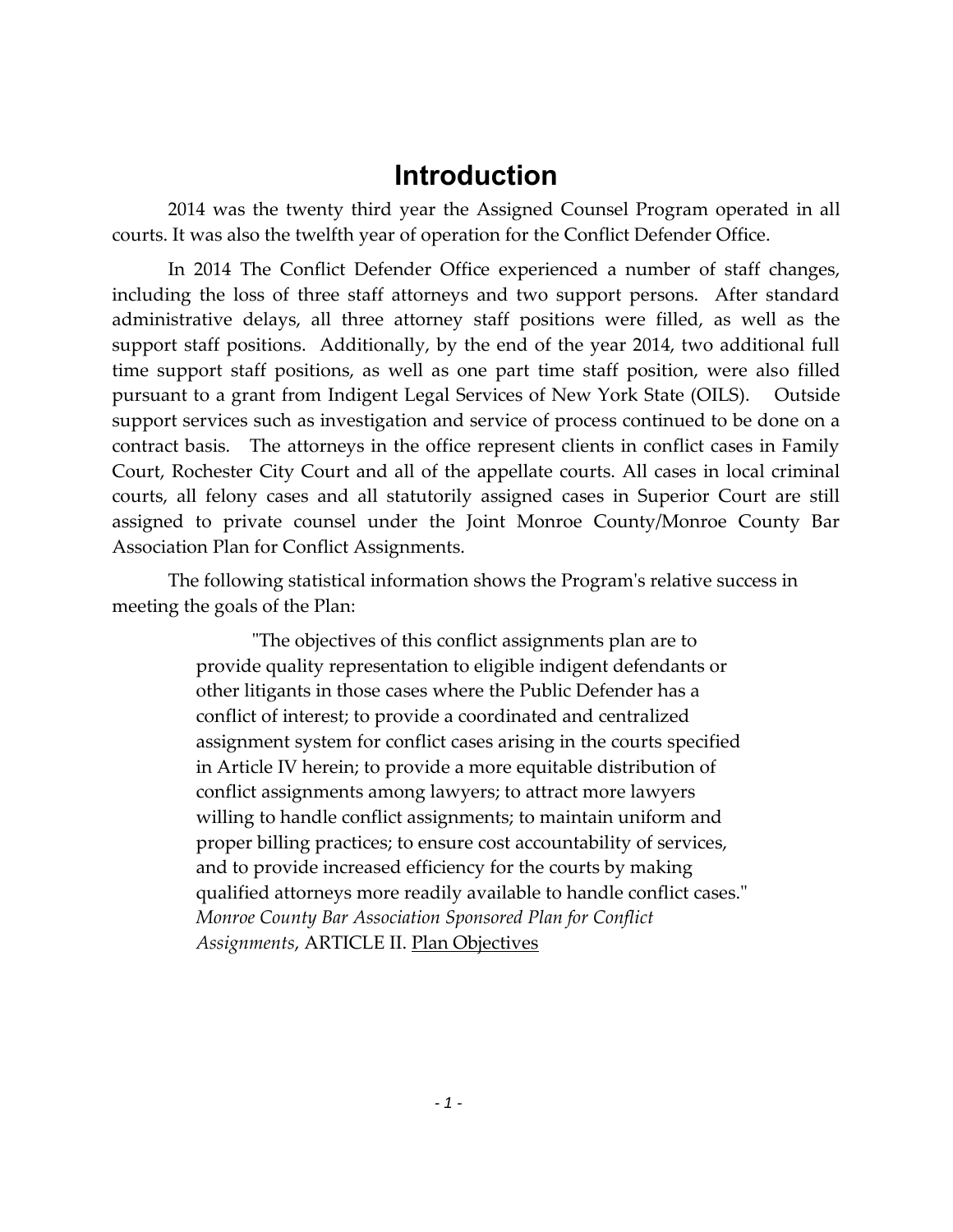#### **"To Provide Quality Representation"**

2014 saw a continued increase in certain case assignments to the Assigned Counsel Program and Conflict Defender Office from a number of courts, including the Supreme Court Appellate Division Fourth Department. Eighty seven appeals were assigned by the office, with the majority remaining in-house, assigned to only two appellate attorneys on staff. Also, there was a substantial increase in the number of homicide cases, and it appears that the number of assigned homicide cases is substantially increasing every year: 13 in 2011, 20 in 2012, 33 in 2013, and now 45 in 2014. In this last year alone this represents a 36% increase in homicide assignments from 2013 to 2014. This increase in homicide assignments will clearly mean an increased projection of expenses for 2015-2017, when most of these cases are likely to be litigated and concluded. Once again, while there were somewhat fewer misdemeanor cases, as well as Parole/Probation cases, the numbers of more difficult categories of cases increased, necessitating the use of additional resources. Notable too was the 21% increase in appeals from the year prior, which was already vastly more than anticipated by the program (appeals anticipated to be +20/year). Additionally, many of the appeals being assigned are already three-four years old, which meant that they need to be assigned out due to concerns regarding potential habeas corpus relief: this was done pursuant to another OILS grant. In both of these situations, additional assignment of attorneys was required, and can be expected to result in increased payments in 2015- 2017. Both grant funded positions for Family Court were filled by the end of the year, allowing for much more reasonable distribution as among six (6), not four (4) attorneys. The six staff attorneys assigned to Monroe County Family Court (including the two grant funded positions), allowed for much more appropriate levels of representation and greatly reduced coverage issues.

The Request for Proposal issued at the end of 2013 to contract out the work presently done by the program and office continued through the Spring of 2014, continuing to create an environment of great uncertainty among the CDO staff, which was factored partially into the larger than normal staff turnover experienced. It bears repeating that any attempts to compare caseloads as between the Public Defender and Conflict Defender Offices remains problematic as the Conflict Defender attorneys had access to no support staff at all for most of the calendar year 2014: including no secretarial support or paralegal support, until October. In comparison, the Public Defender's Office had two full-time paralegals assigned to Family Court, and paralegals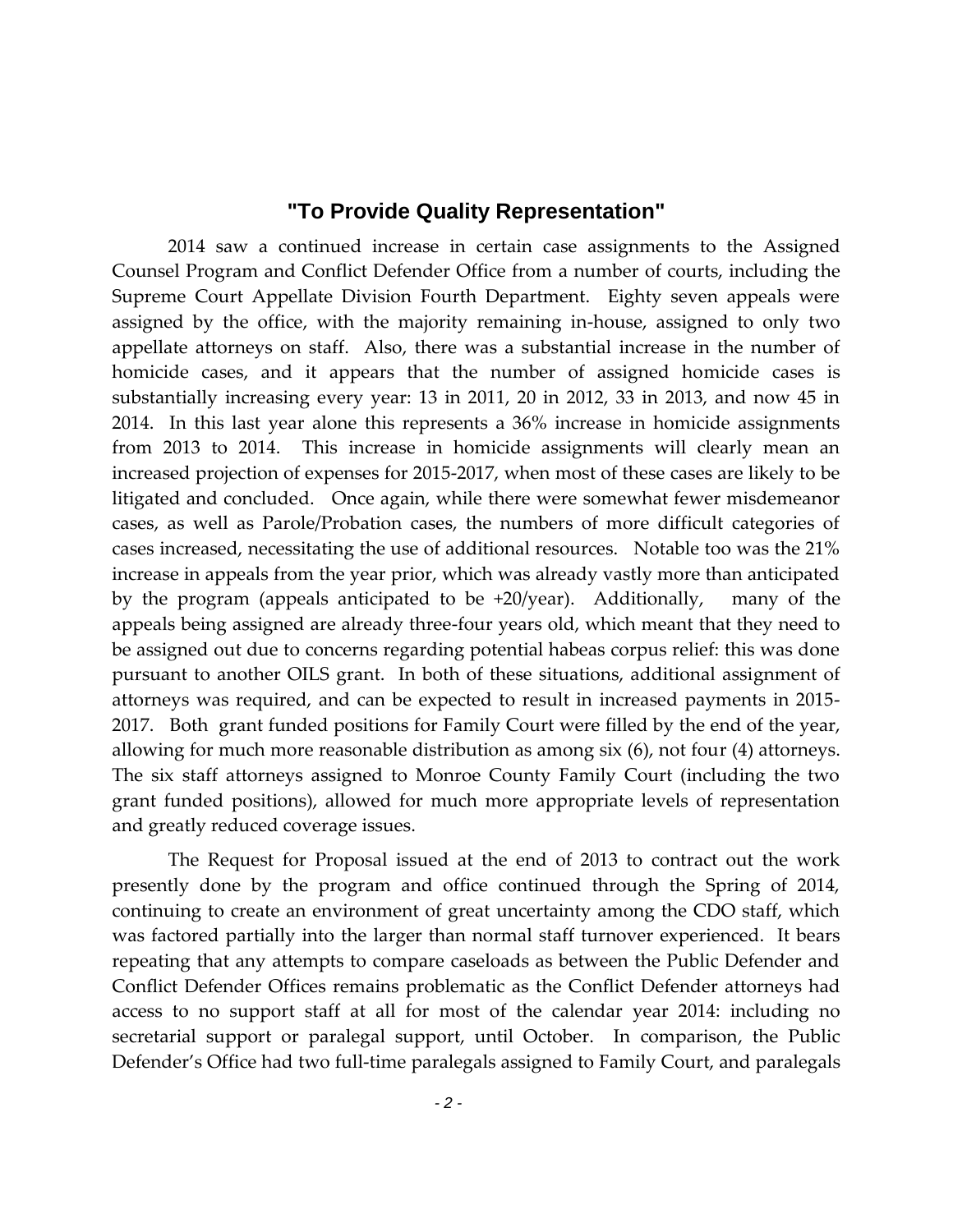greatly reduce the amount of office time that attorneys must spend on document preparation, giving the attorneys more time for court appearances and client counseling. Additionally, the demands placed on attorney time by Family Treatment Court and the new Permanency legislation – requiring hearings every six months – continues to pose a coverage problem for the Conflict Defender Office in 2014, though that coverage problem was greatly reduced when the Family Court section was again fully staffed.

The two Grants from the New York State Office of Indigent Legal Services that allowed for the hiring of two aforementioned full time Family Court attorneys, was a highly effective strategy on all levels in terms of maintaining a high level of representation for clients in Family Court. These two Grant positions are each funded for three year terms.

Since the CLE requirements of the Assigned Counsel Program overlap with the Mandatory Continuing Legal Education requirements of the State of New York, compliance is 100%.

#### **"To Provide a Coordinated and Centralized Assignment System for Conflict Cases"**

The Assigned Counsel Program is fully computerized. The prior Program entered all cases reported to it in a centralized database that tracked the representation from assignment through payment of the voucher for all cases; both Assigned Counsel and Conflict Defender cases. As previously outlined in the 2012 Annual report, it bears mentioning that at the end of calendar year 2011 a new Database was purchased for use by the Office, and the underlying support system needed for the use of the prior ACP Database was discontinued. This new system, operational by January 2012 proved relatively easy to use, and like the older ACP system, avoids duplication of representation by showing all open cases for a particular client, thus insuring that there is a continuity of representation if the client is arrested on new charges. This system also promptly closes any case thus clearing any potential conflict of interest that the Conflict Defender might have in representing the client in future cases.

Assignments referred by the courts continue to be assigned from a rotating list of available attorneys who are qualified for varying panels. The Program is very successful in insuring continuity of counsel where a client is re-arrested on new charges, even when the arrests span differing jurisdictions. Additionally, the Program continues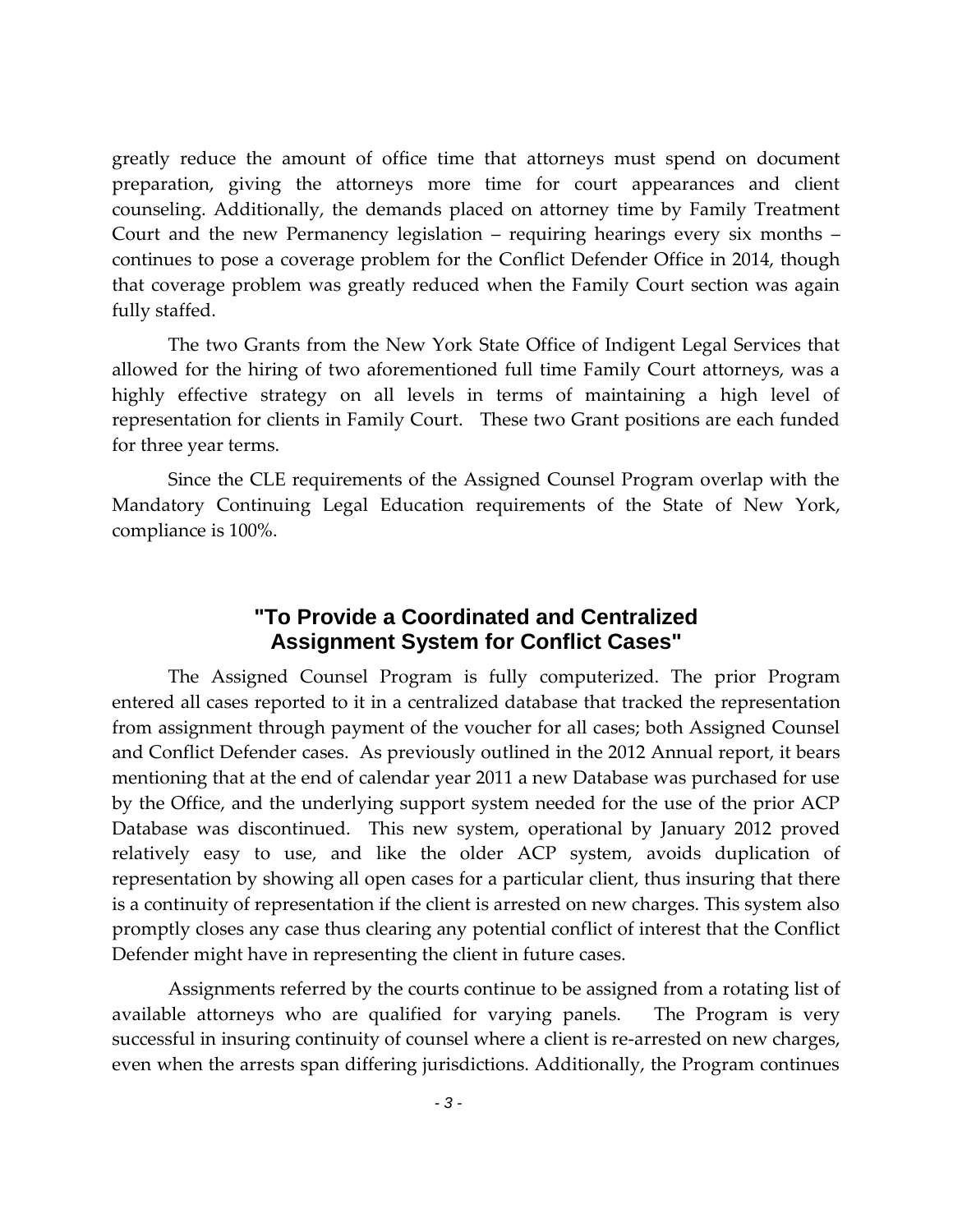to track conflict of interest information so that counsel is not unnecessarily assigned when the Conflict Defender Office could ethically continue.

Through the efficiency of the court's requesting assignment of counsel in a timely manner, and the cooperation of the panel members, we were able to insure that no clients went without counsel regardless how short a notice of the next appearance our office received.

While the new Database assignment program continued to operate efficiently in terms of conflict analysis and assignment, it is significant to note that various distinctive data, unique to ACP, including some information custom designed for capture for this annual report, is no longer available via the new system. Additionally, it should be noted that there exist certain anomalies in the new program that lead to sometimes inexact total capture, most particularly with respect to dispositional information. \*So while the new Database is fine for everyday conflict assignment uses, various information and efficiencies have been forfeited; and this issue remains under review by the current Conflict Defender. These issues remained for the creation of this 2014 Annual report as well.

> \*For example, data needed to populate prior tables such as the "costs by panel", "costs by case type", "costs by Judiciary", and prior "type of cases referred table", are no longer available.

#### **"To Provide a More Equitable Distribution of Conflict Assignments Among Lawyers"**

While not perfect, the Assigned Counsel Program continues to achieve a significant improvement over the previous system of assignment of conflict cases. The Program constantly strives for new and better systems to distribute assignments more equitably among the participating attorneys. In criminal cases, the current system is highly effective; however, there are still several local criminal courts that do not fully utilize the services of the Program in the assignment of counsel. This sometimes leads to a client having multiple attorneys for different pending charges, which can result in uncoordinated representation, as well as increased and unnecessary costs to the taxpayer.

The District Attorney's continued policy change regarding felony hearings causes a situation that skews the assignment distribution toward those attorneys who were most available for assignments. Since we need attorneys very quickly, those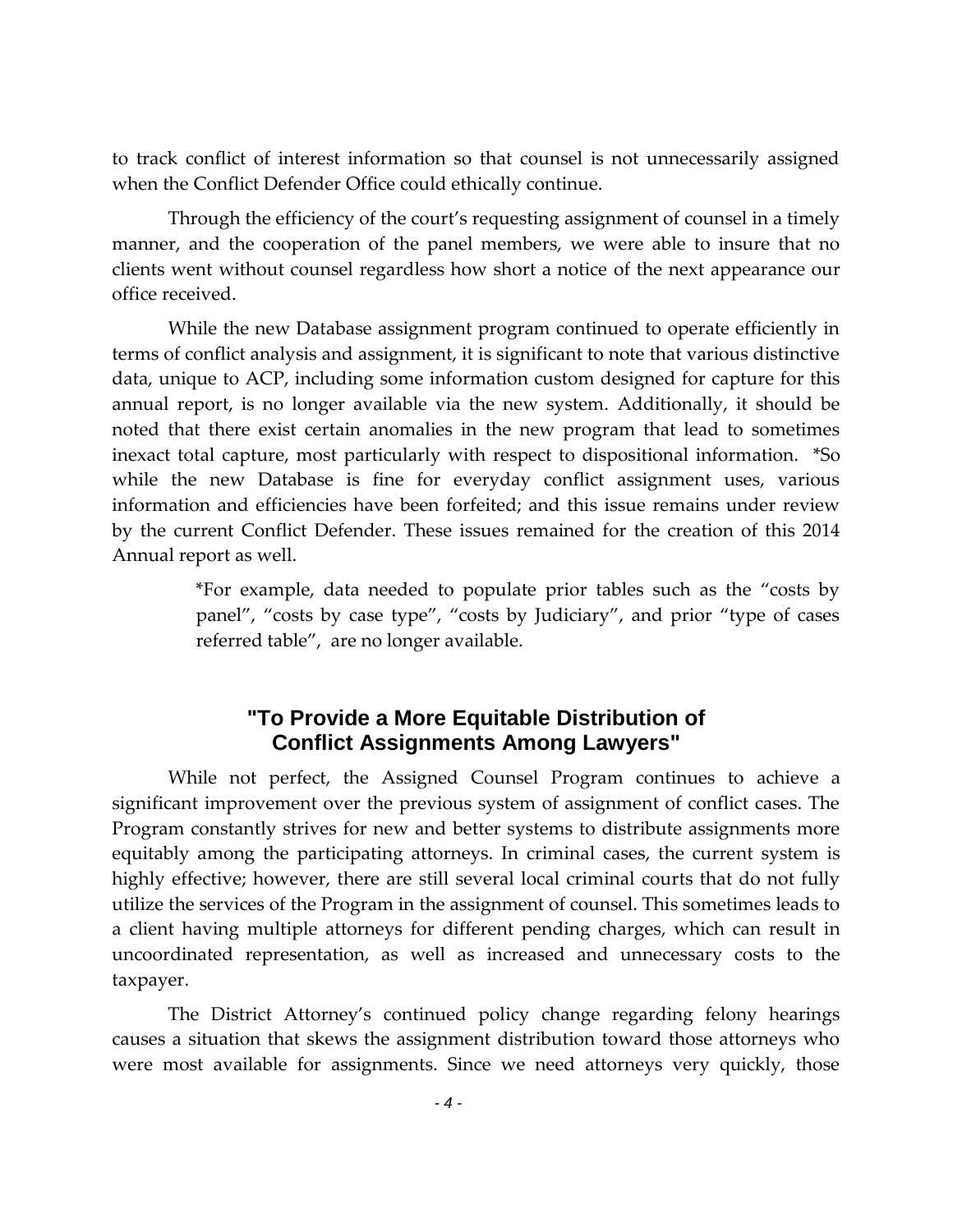available when called got a disproportionate number of assignments. We are working on development of systems designed to alleviate this problem. Attorneys may notify us of availability on icertain dates and at certain times so we may contact them when an assignment opportunity occurs on that date and time. Notice can be emailed, telephoned or faxed to our office. In addition, the first page of our web site contains a form that can be filled out and sent to us.

Equitable distribution of cases remained low in those Family Court cases not represented by the Conflict Defender staff. A mechanism must be found to address the inequities in Family Court assignments. The fact that a very few attorneys receive the bulk of the assignments places an undue burden on those attorneys and can impact directly on the quality of representation. More training through the appropriate committee of the Bar Association is necessary to familiarize the panel attorneys with local Family Court practice. The panel requirements for differing levels (custody/neglect versus removal proceedings) of Family Court representation are being revised and panel requirements are being enhanced so that issues regarding quality of representation are addressed.

#### **"To Attract More Lawyers Willing to Handle Conflict Assignments"**

Included in this report is a list of new panel members added during the 2014 calendar year, and it should be noted that there were very few applications for panel membership throughout most of 2014, most likely due to the fact that the panels had been updated and expanded in 2014 as part of the efforts of the Conflict Defender to improve the program. The Program continued to take every opportunity to remind the current panel members to apply for the more restrictive panels once they achieve the requisite qualifications. Due to extensive list of attorneys developed over many years, plenty of qualified assigned counsel members on all panels remained available to meet requests for assignment of counsel by the courts.

The initiative launched in the 2013 calendar year by Conflict Defender Charles Noce, Esq., was implemented in 2014 to enhance the requirement for membership on particular panels; and to streamline the application process for panel membership.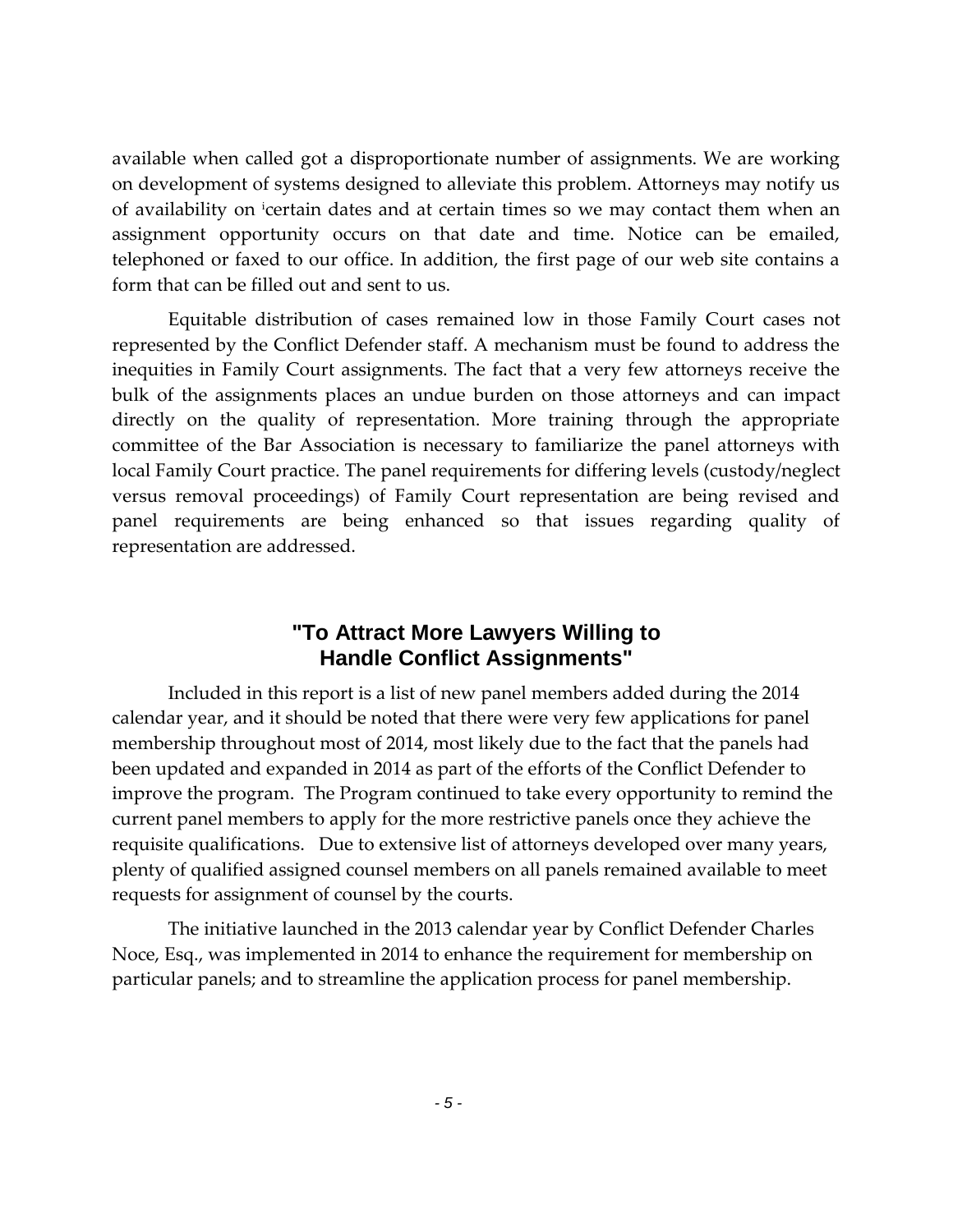#### **"To Maintain Uniform and Proper Billing Practices and to Ensure Cost Accountability of Services"**

As was the case in previous years, The Administrator reviewed each voucher before processing to insure compliance with the voucher regulations and notified each attorney of any noncompliance to educate the attorney on proper procedures. The review and notification help maintain proper and uniform billing practices among the participating attorneys. Having received a Grant to fund the purchase of an electronic vouchering system, which should greatly improve efficiencies in the future, Mr. Charles Noce, Esq, continued to move this effort forward, which included the issuing of an RFP, which will likely conclude with a hopeful implementation in calendar year 2015.

The District Attorney's continued policy regarding felony preliminary hearings negatively affected the overall cost of the Assigned Counsel Program. Attorneys continue to spend more time in court and more time attempting to obtain information previously obtained before or during the felony hearing. Additionally, more cases that would have been screened by the felony hearing process were indicted leading to increased time spent in hearings and trials.

#### **"To Provide Increased Efficiency for the Courts"**

Courts fully utilizing the services of the Assigned Counsel Program report a positive impact on the efficiency in obtaining assigned counsel in conflict cases. They report a significant decrease in the burden on the court staff in finding attorneys willing to accept assignments, a decrease in the number of phone calls necessary to contact an attorney for assignment, a decrease in the voucher processing time since the vouchers are now clearly labeled as to the matter and already reviewed with comments by the Administrator, and a prompt response from the Assigned Counsel Program in obtaining assigned counsel.

Due in no small part to the number of dedicated attorneys serving on the assigned counsel panels, and the staff attorneys in the Office of The Conflict Defender, a very high quality of representation in all of the criminal, family, and appellate courts was continued in 2014.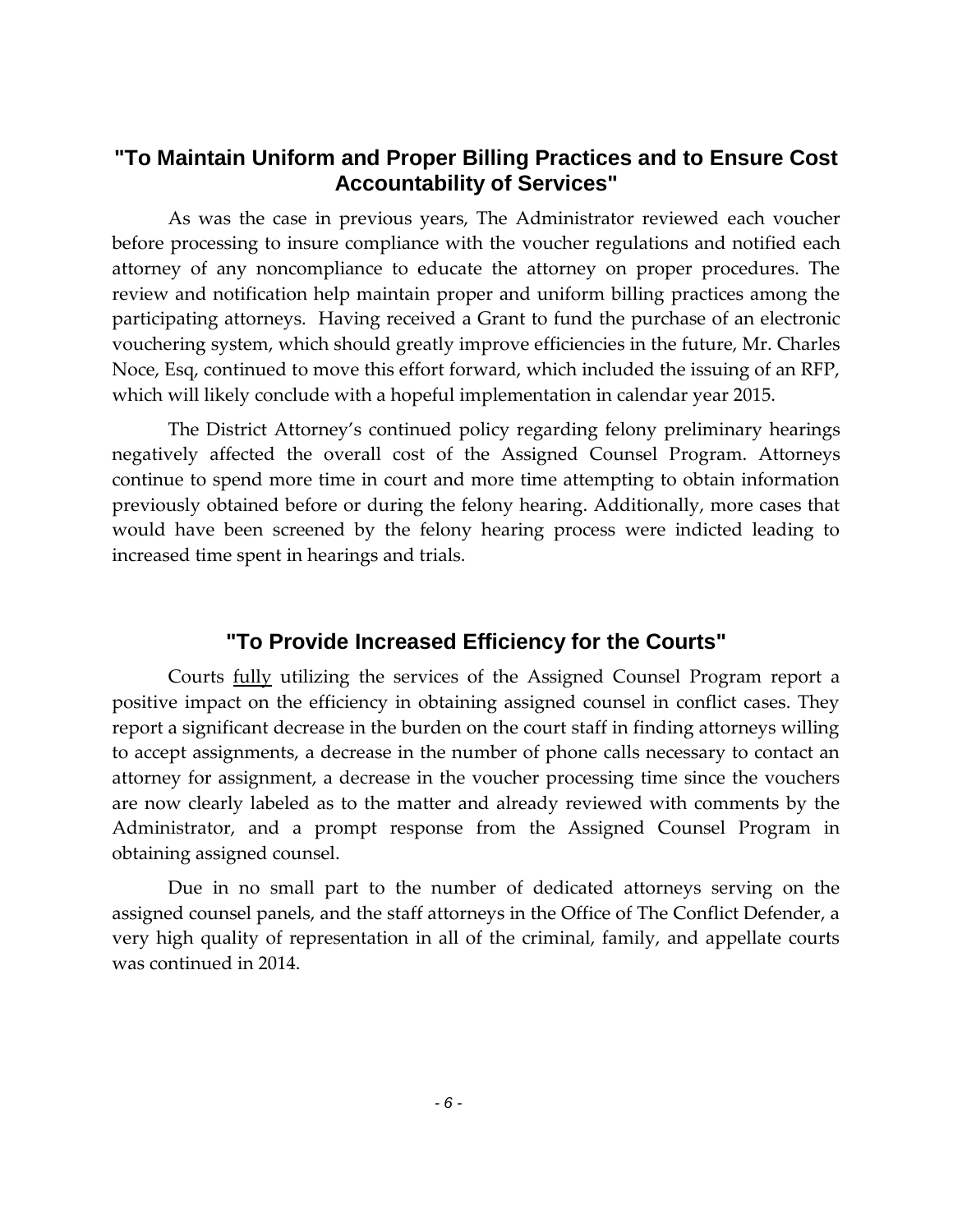|                    |                             | <b>Panel</b> |                       |                               |                  |                       |
|--------------------|-----------------------------|--------------|-----------------------|-------------------------------|------------------|-----------------------|
| <b>Attorney</b>    | <b>ABC</b><br><b>Felony</b> |              | DE Felony Misdemeanor | <b>Family</b><br><b>Court</b> | <b>Appellate</b> | Grand<br><b>Total</b> |
| Clark, Kevin       | X                           | X            | X                     |                               |                  | 3                     |
| Gerstner, Jordan   |                             |              |                       | X                             |                  | 1                     |
| Hagen, Matthew     |                             | X            | X                     |                               |                  | 2                     |
| Williams, Mark     |                             |              | X                     | X                             |                  | 2                     |
| Pattison, Michael  |                             | X            | X                     |                               |                  | 2                     |
| Witmar, Michael    |                             |              | X                     | X                             |                  | 2                     |
| <b>Grand Total</b> | 1                           | 3            | 5                     | 3                             |                  | 12                    |

# **New Attorneys in 2014<sup>1</sup>**

 $\overline{\phantom{a}}$ 

<sup>&</sup>lt;sup>1</sup> Panel for which the attorney was approved in 2014. Attorney may have been approved in a previous year for a different panel or panels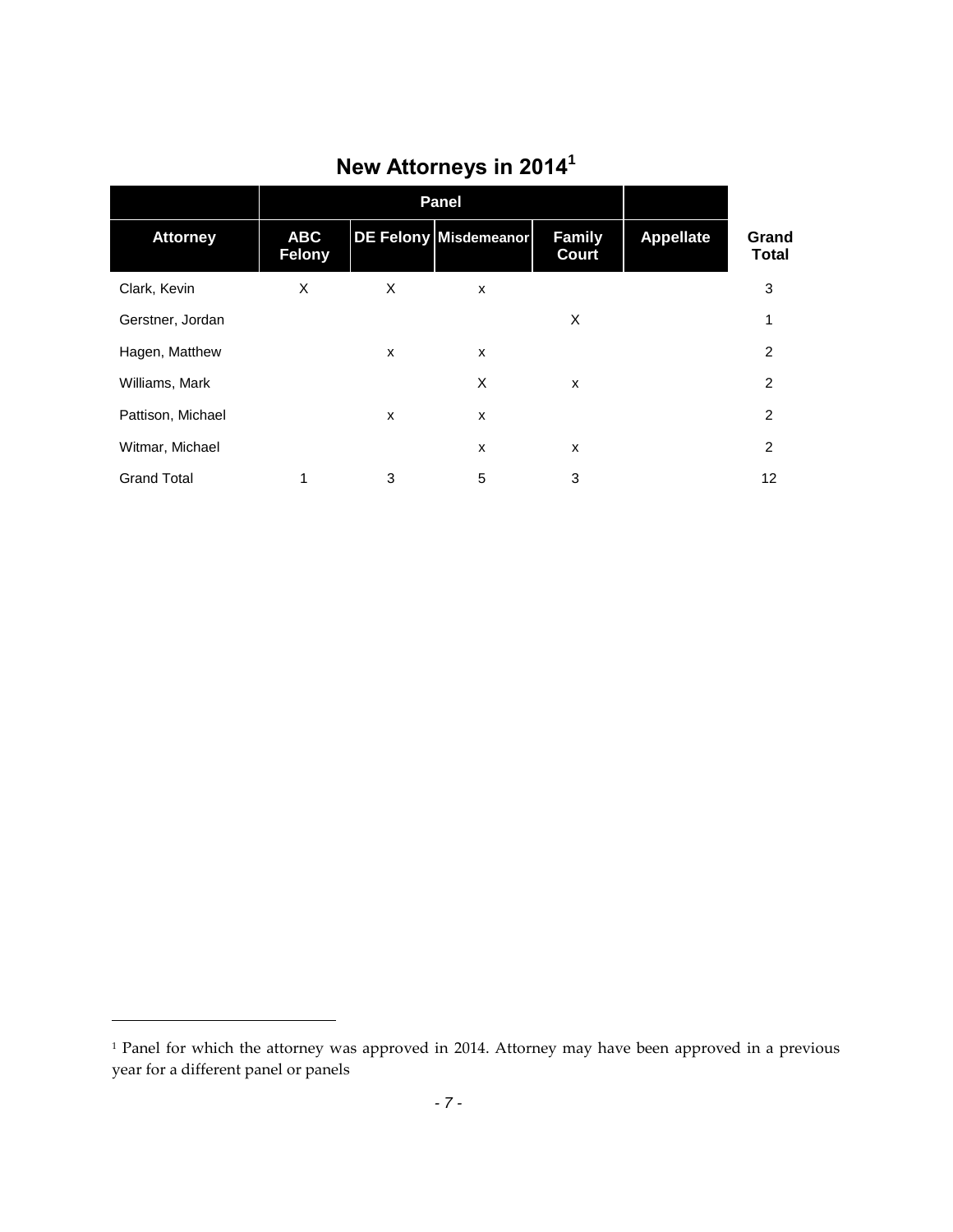| <b>Panel</b>        |      |      | 2009 2010 2011 2012 |      | 2013 | 2014 |
|---------------------|------|------|---------------------|------|------|------|
| <b>ABC Felony</b>   | 641  | 590  | 534                 | 546  | 619  | 584  |
| Appellate           | 53   | 44   | 45                  | 54   | 72   | 87   |
| <b>DE Felony</b>    | 508  | 606  | 537                 | 304  | 544  | 527  |
| <b>Family Court</b> | 2470 | 2940 | 2867                | 2980 | 2796 | 2978 |
| Misdemeanor         | 2458 | 2703 | 2759                | 3251 | 2869 | 2527 |
| Other               | 47   | 50   | 45                  | 40   | 21   | 25   |
| Probation/Parole    | 225  | 221  | 298                 | 204  | 165  | 151  |
| <b>Grand Total</b>  | 6402 | 7154 | 7085                | 7379 | 7086 | 6879 |

**Total Cases Referred by Panel 2008-2014<sup>2</sup>**

2. Does not represent number of assignments made, only initial cases referred for assignment.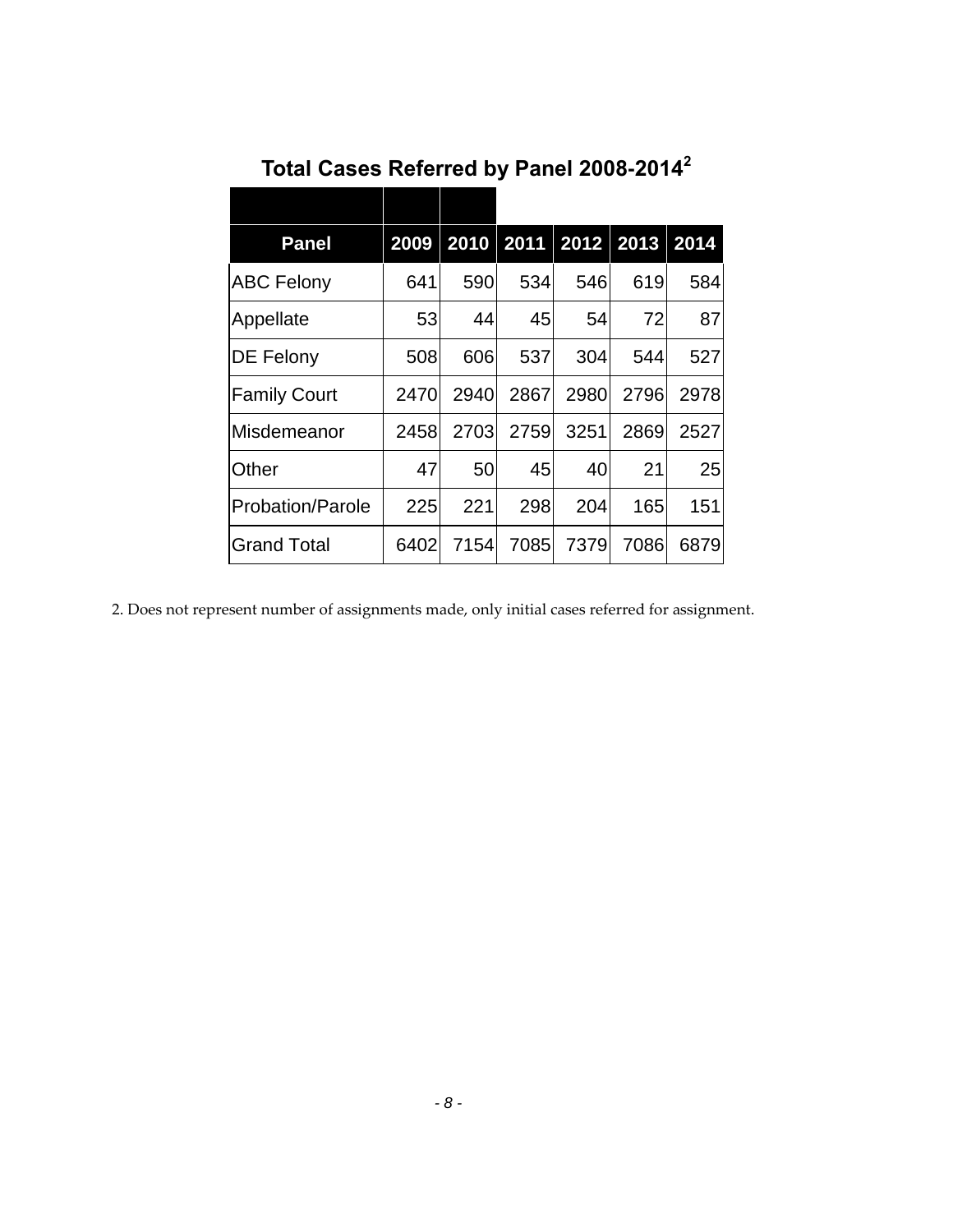#### **2014 Assignments<sup>3</sup>**

The following charts show the assignments each attorney received in 2014. The number of assignments is higher than the number of cases referred because in some cases more than one attorney receives an assignment for a case. Also, an attorney might be assigned in 2014 to a case originally referred in a previous year. This occurs most often after a court relieves one attorney and either the court or the Assigned Counsel Program assigns a new attorney.

Several factors should be considered in looking at these tables. First, approved panel members receive more assignments than non-approved panel members do. Some of the attorneys with a low number of assignments are non-approved panel members. Most often, such an attorney is court assigned. Secondly, those attorneys gaining membership on a panel for the first time during 2014 will have fewer assignments in that panel because they were not on the panel for an entire year. Thirdly, a number of attorneys decline a significant number of assignments, requested removal from the Program for periods of time or resigned from the Program during 2014. While the report includes non-approved attorneys, new panel members, attorneys declining appointments, and attorneys temporarily removed from panels at their own request, concentrating on those members who participated for the full year as approved members of a particular panel gives a truer picture of the equitable distribution of assignments.

The success of the program in achieving equitable distribution of cases is excellent when compared with other New York jurisdictions.

Of particular significance in this report is the fact that in the criminal courts, where the Assigned Counsel Program assigns a large percentage of cases, there is a more even distribution of assignments. This is attributable to the fact that, by comparison, Family Court has a much lower percentage of cases assigned by the Assigned Counsel Program. Most assignments are directly by the court. Attaining more equitable distribution of cases is difficult, if not impossible. The Administrator and Advisory Committee must work diligently to provide a workable solution to the inequities of the Family Court assignments. Looking at the last column of the tables, it takes significantly fewer attorneys for the Family Court assignments to reach a high percentage than it does for the criminal court assignments. This is less of a concern since the Conflict Defender Office represents the bulk of the conflict cases in Family Court.

 $\overline{\phantom{a}}$ 

 $3$  Only assignments to new clients or to old clients with more serious charges are counted here.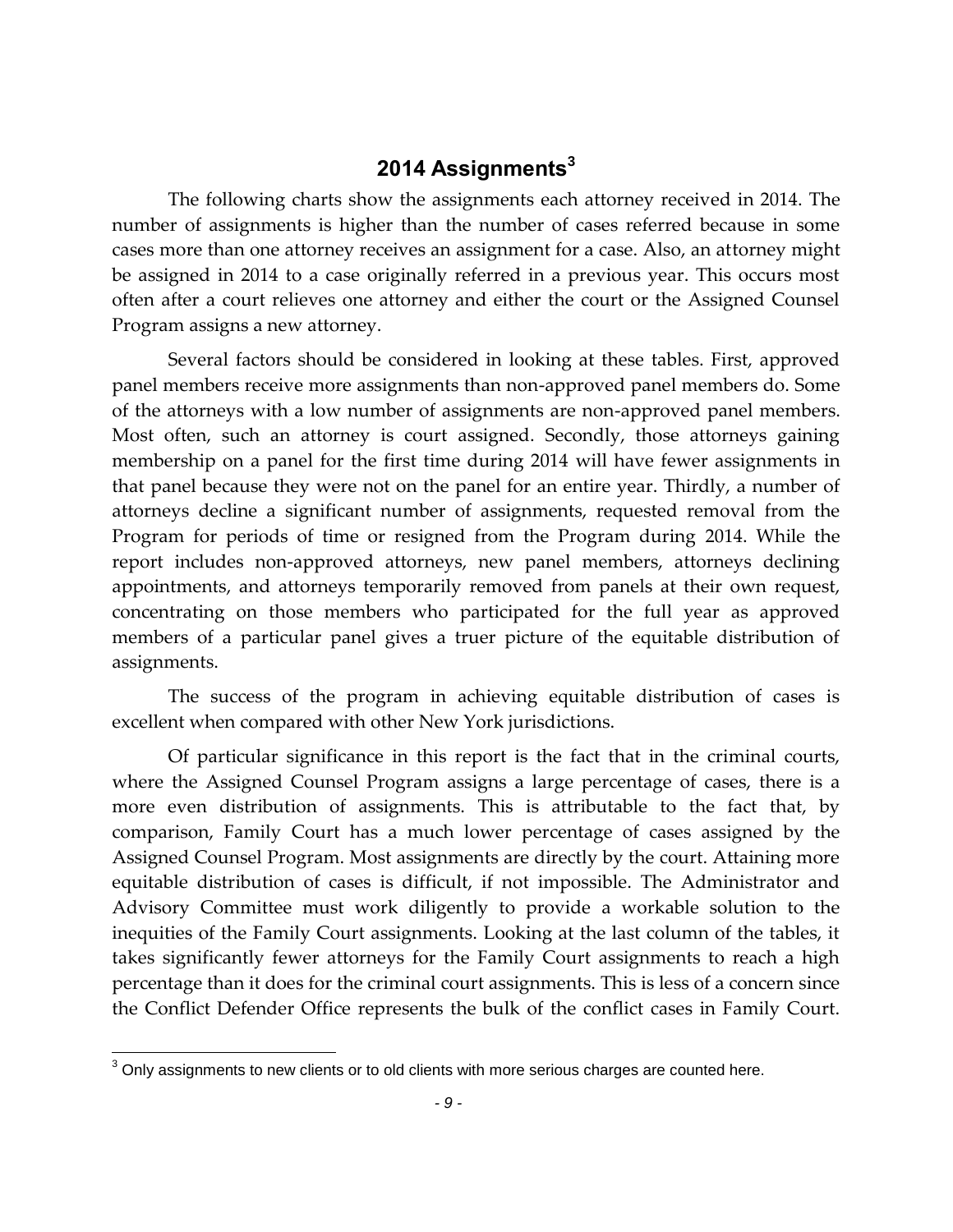Nonetheless, it is an issue that should be addressed for those cases where the Conflict Defender Office cannot represent the client in Family Court.

|               |                      | Referral       |                |                       |
|---------------|----------------------|----------------|----------------|-----------------------|
| <b>Agency</b> | <b>Attorney</b>      | <b>ACP</b>     | <b>Court</b>   | Grand<br><b>Total</b> |
| <b>ACP</b>    | Astacio, Leticia     |                | $\mathbf{1}$   | 1                     |
|               | Bailey-Turner, Karen | $\mathbf{1}$   |                | 1                     |
|               | Damelio, Joseph      |                | $\overline{2}$ | 2                     |
|               | DeCarolis, Brian     |                | $\overline{2}$ | $\overline{2}$        |
|               | Easton, William T    | 1              | 1              | $\overline{2}$        |
|               | Foti, Mark           |                | 1              | 1                     |
|               | Funk, Mark           | 1              | 1              | $\overline{2}$        |
|               | Ganguly, Avik        |                | 1              | 1                     |
|               | Hinman, James        | 2              |                | 2                     |
|               | Housel, Jason        | 1              |                | 1                     |
|               | Kasperek, Larry      | 1              | 2              | 3                     |
|               | Kennedy, Christian   |                | 1              | $\mathbf{1}$          |
|               | MacAulay, Paul       | $\mathbf{1}$   |                | 1                     |
|               | Morabito, David      | 1              |                | 1                     |
|               | Murante, David       | 1              |                | 1                     |
|               | Napier, James        |                | 1              | 1                     |
|               | Napier, Robert       | 1              |                | 1                     |
|               | Pullano, Peter       | $\overline{2}$ |                | $\overline{c}$        |
|               | Rich, Matthew        |                | 3              | 3                     |
|               | Rodeman, Christopher |                | 1              | 1                     |
|               | Russell, Diane       |                | 1              | 1                     |

#### **2014 Homicide Assignments**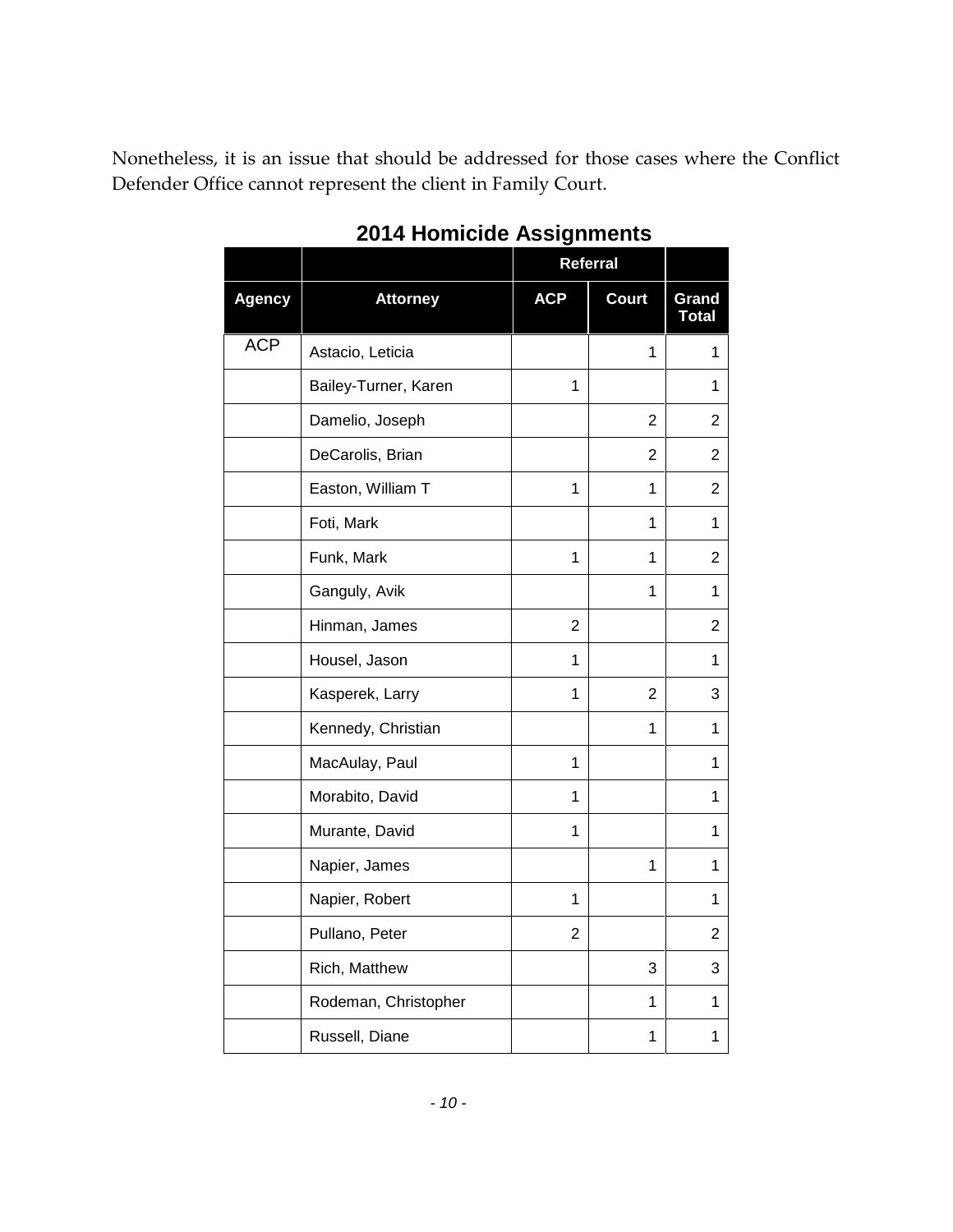|                     | Schiano, Michael   |    | 3        | 3  |
|---------------------|--------------------|----|----------|----|
|                     | Scibetta, Michael  | 1  |          | 1  |
|                     | Siguenza, Teodoro  |    | 2        | 2  |
|                     | Stowe, Eric        |    | 1        | 1  |
|                     | Thompson, Don      | 1  | 2        | 3  |
|                     | Vacca, James       |    | 1        | 1  |
|                     | Vacca, Paul        | 1  |          | 1  |
|                     | Young, Scott       | 1  |          | 1  |
|                     | Zimmerman, Clark   | 1  |          | 1  |
| <b>ACP</b><br>Total |                    | 18 | 27       | 45 |
| CDO<br>Total        |                    | 0  | $\Omega$ | 0  |
|                     | <b>Grand Total</b> | 18 | 27       | 45 |

## **2014 ABC/DE Felony Assignments**

|               |                    |            | Referral     |                       |
|---------------|--------------------|------------|--------------|-----------------------|
| <b>Agency</b> | <b>Attorney</b>    | <b>ACP</b> | <b>Court</b> | Grand<br><b>Total</b> |
|               | Ajaka, Maroun      | 11         | 2            | 13                    |
|               | Annechino, John A. |            |              |                       |
|               | Aramini, Mary E.   | 7          | 2            | 9                     |
|               | Astacio, Leticia D | 8          | 9            | 17                    |
|               | Aureli, Daniel L.  |            | 4            | 11                    |
|               | Bitetti, Gary      |            | 12           | 19                    |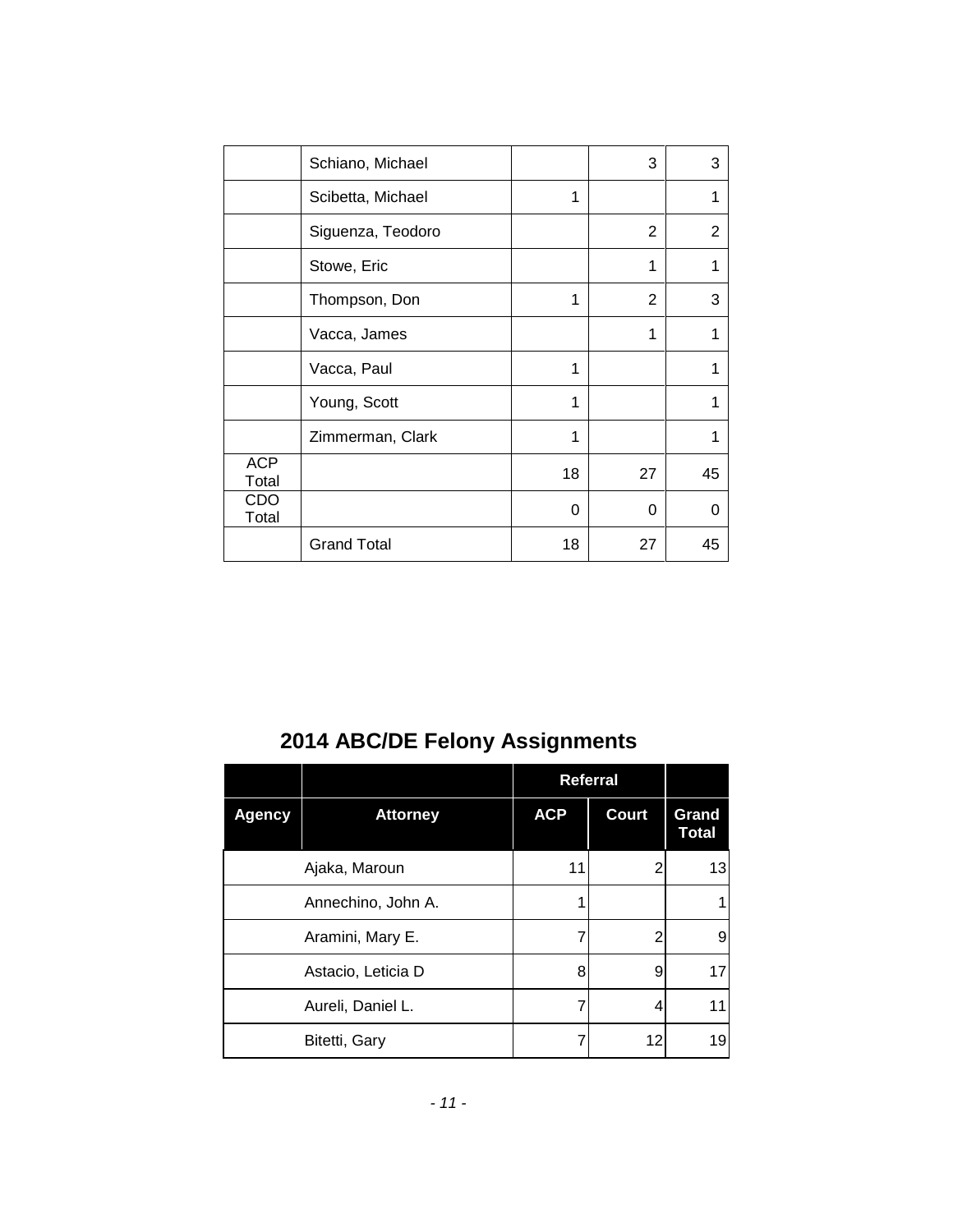|               |                               | Referral   |                |                       |
|---------------|-------------------------------|------------|----------------|-----------------------|
| <b>Agency</b> | <b>Attorney</b>               | <b>ACP</b> | <b>Court</b>   | Grand<br><b>Total</b> |
|               | Bourtis, Eftihia              | 9          | 4              | 13                    |
|               | Bowman, Jason J.              | 1          | 3              | 4                     |
|               | Brown, James E.               | 4          | 16             | 20                    |
|               | Buettner, Brian               | 3          | $\overline{2}$ | 5                     |
|               | Catalano, Christian A.        |            | 17             | 17                    |
|               | Christie, F. James            | 4          | 18             | 22                    |
|               | Ciardi, Francis M.            | 8          | $\overline{2}$ | 10                    |
|               | Clark, Kevin                  | 9          | 12             | 21                    |
|               | Dadd, Hayden                  | 1          | 3              | 4                     |
|               | Damelio, Joseph S.            | 4          | 7              | 11                    |
|               | DeCarolis, Brian              | 2          | 6              | 8                     |
|               | DeJohn, Timothy W.            | 3          |                | 3                     |
|               | DiSalvo, Thomas J.            | 6          |                | 6                     |
|               | Easton, William T.            | 2          | 1              | 3                     |
|               | Falk, Jr., Terrance A.        | 3          |                | 3                     |
|               | Farrell-Gallagher, Barbara E. | 15         | 5              | 20                    |
|               | Feindt, Mary E.               |            | 1              | 1                     |
|               | Foti, Mark                    | 11         | 4              | 15                    |
|               | Funk, Mark D.                 | 11         | 3              | 14                    |
|               | Ganguly, Avik K.              | 17         | 15             | 32                    |
|               | Garretson, Scott A.           | 15         | 8              | 23                    |
|               | Geraci, Michael               |            | $\overline{2}$ | $\overline{c}$        |
|               | Gross, Richard R.             | 3          |                | 3                     |
|               | Guarino, Michael              | 6          | 2              | 8                     |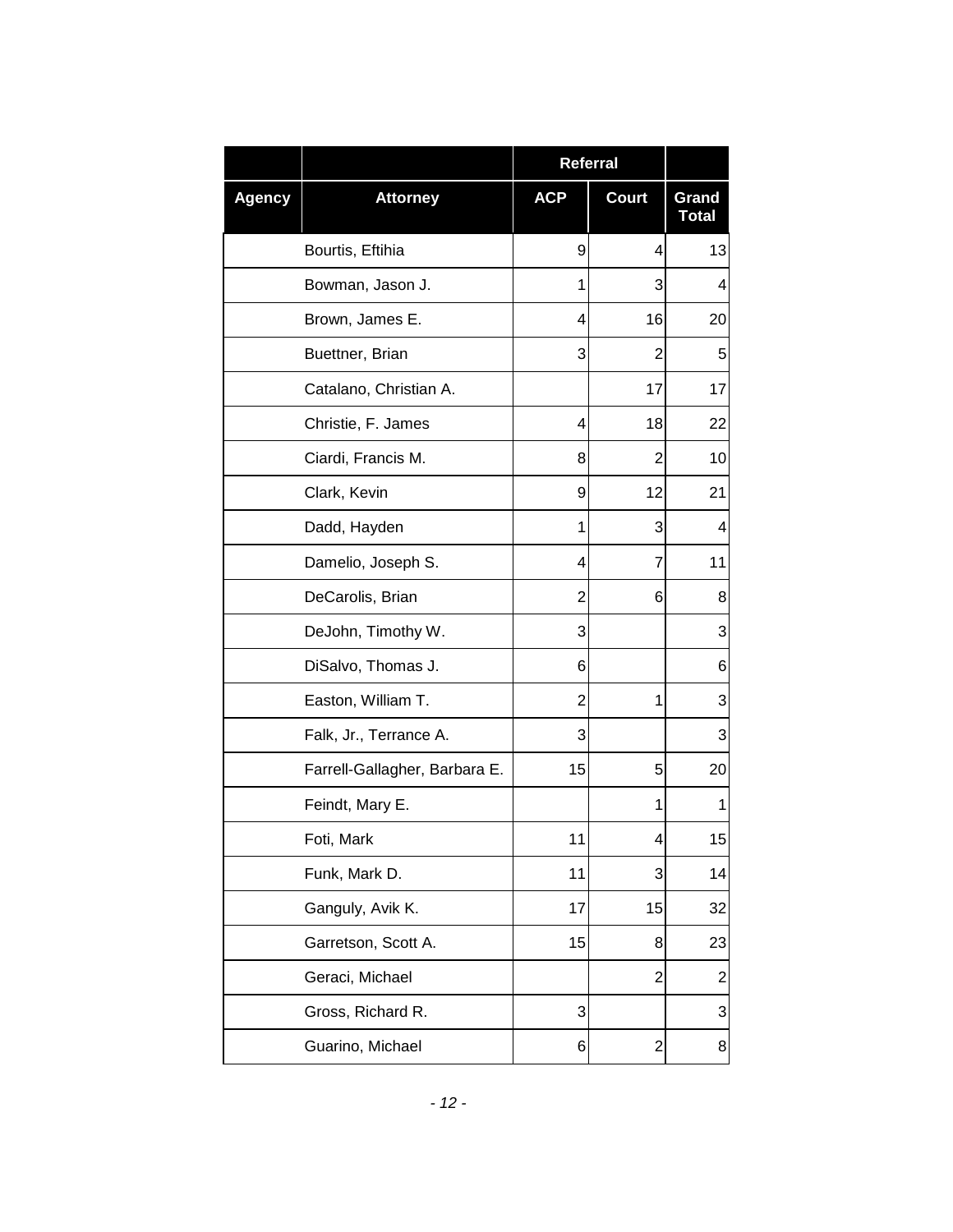|               |                              | Referral       |                |                       |
|---------------|------------------------------|----------------|----------------|-----------------------|
| <b>Agency</b> | <b>Attorney</b>              | <b>ACP</b>     | <b>Court</b>   | Grand<br><b>Total</b> |
|               | Guerrieri, Paul              |                | $\overline{2}$ | $\boldsymbol{2}$      |
|               | Hagen, Matthew               | 2              | 5              | $\overline{7}$        |
|               | Hinman, James S.             | 1              |                | 1                     |
|               | Holliday, Billie D.          | 5              | 4              | 9                     |
|               | Housel, Jason M.             | 2              | 4              | 6                     |
|               | Hurwitz, Phillip R.          | $\overline{2}$ | 1              | 3                     |
|               | Hyland, Kenneth              | 6              | 1              | $\overline{7}$        |
|               | Johnson, Christopher G.      | 4              | 1              | 5                     |
|               | Jones, Rhian                 | 2              | $\overline{2}$ | 4                     |
|               | Kasperek, Lawrence L.        | 5              | $\overline{2}$ | $\overline{7}$        |
|               | Kennedy, Christian J.        | 13             | 13             | 26                    |
|               | Khuns, Kevin                 | 5              | $\overline{2}$ | $\overline{7}$        |
|               | Krane, Joel N.               | 10             | 6              | 16                    |
|               | Kristal, Peter L.            | 9              | 4              | 13                    |
|               | Lamb, Meredith M.B.          | 4              |                | 4                     |
|               | Lopez, Sylvia                | 3              | 11             | 14                    |
|               | MacAulay, Paul D.            | 9              |                | 9                     |
|               | Maurer, Zach                 | 5              | 19             | 24                    |
|               | McCarthy, II, Martin Patrick | 1              | 3              | 4                     |
|               | McKain, Kevin                | 8              | 7              | 15                    |
|               | Mix, Matthew J.              | 11             | 3              | 14                    |
|               | Monaghan, Lori Robb          | 11             | $\overline{2}$ | 13                    |
|               | Morabito, David R.           | 6              | $\overline{2}$ | 8                     |
|               | Murante, David A.            | 14             | 3              | 17                    |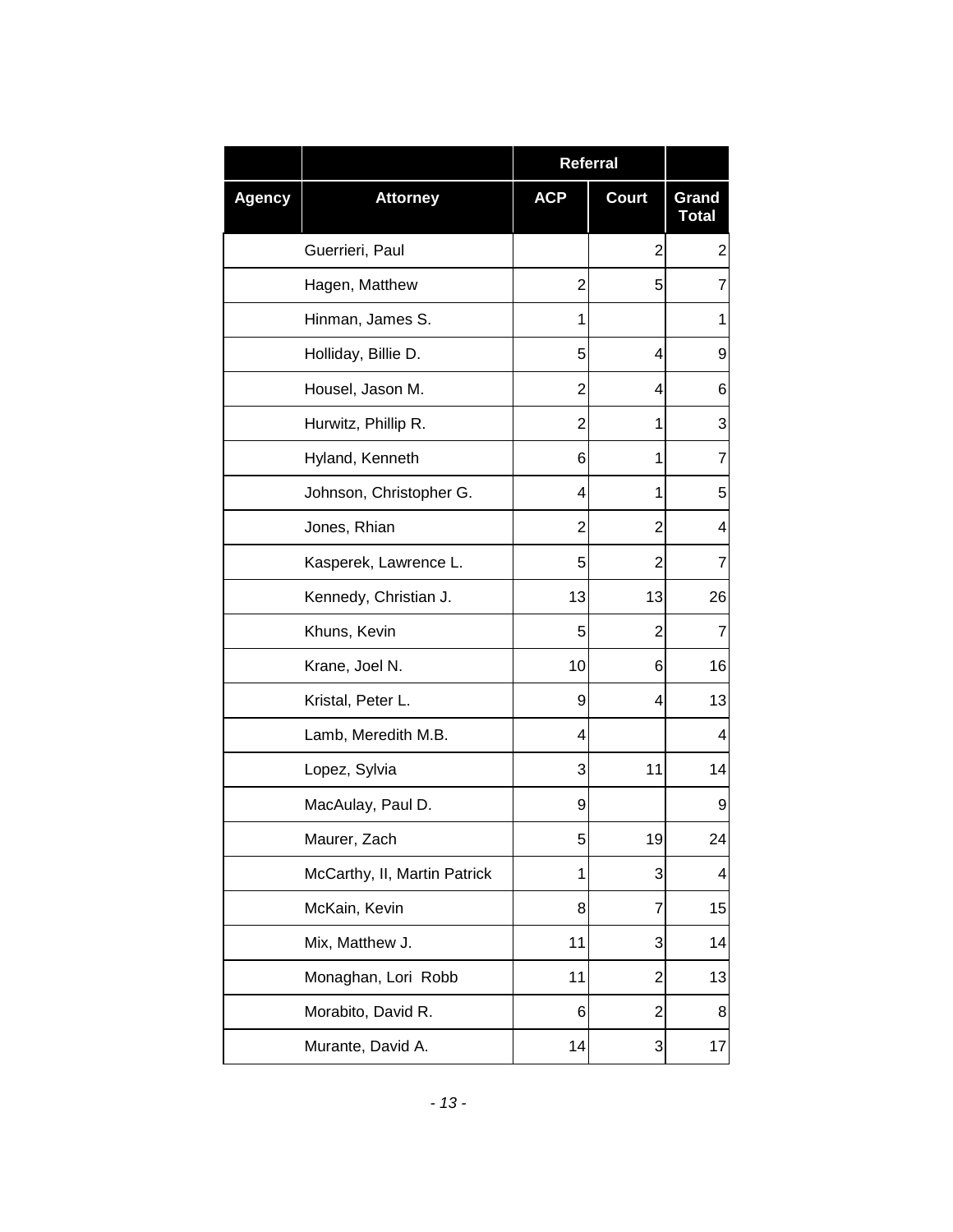|               |                         | Referral       |                |                  |
|---------------|-------------------------|----------------|----------------|------------------|
| <b>Agency</b> | <b>Attorney</b>         | <b>ACP</b>     | <b>Court</b>   | Grand<br>Total   |
|               | Napier, James A.        | 5              | $\overline{2}$ | $\overline{7}$   |
|               | Napier, Robert A.       | 4              | 1              | 5                |
|               | Napolitano, Lorenzo     | 13             | 20             | 33               |
|               | Oathout, Bryan          | 3              | 13             | 16               |
|               | Owens, David L.         | 8              | 1              | 9                |
|               | Pattinson, Michael      | $\overline{2}$ | $\overline{2}$ | 4                |
|               | Perez, Gilbert R.       |                | 1              | 1                |
|               | Pullano, Peter J.       | 8              | 1              | 9                |
|               | Ratchford, Beth A.      | 8              | 1              | 9                |
|               | Rich, Matthew           | 7              | 18             | 25               |
|               | Riotto, II, James L.    | 6              | 4              | 10               |
|               | Rodeman, Christopher K. | 8              | 7              | 15               |
|               | Rose, Angelo A.         | 1              | 3              | 4                |
|               | Rumi, Fares A.          | 3              |                | 3                |
|               | Russell, Dianne C.      | 6              | 1              | $\overline{7}$   |
|               | Russi, Patrick K.       | 3              |                | 3                |
|               | Schiano, Christopher    | 2              | 2              | 4                |
|               | Schiano, Michael P.     | 3              | 13             | 16               |
|               | Schmitt, Michael D.     | $\overline{2}$ |                | $\boldsymbol{2}$ |
|               | Scibetta, Michael P.    | 12             | $\overline{2}$ | 14               |
|               | Shulman, Brian J.       | 10             | 5              | 15               |
|               | Siguenza, Teodoro       | 7              | 10             | 17               |
|               | Sperano, Aaron J.       | 10             | 4              | 14               |
|               | Stowe, Eric W.          | 1              | 2              | 3                |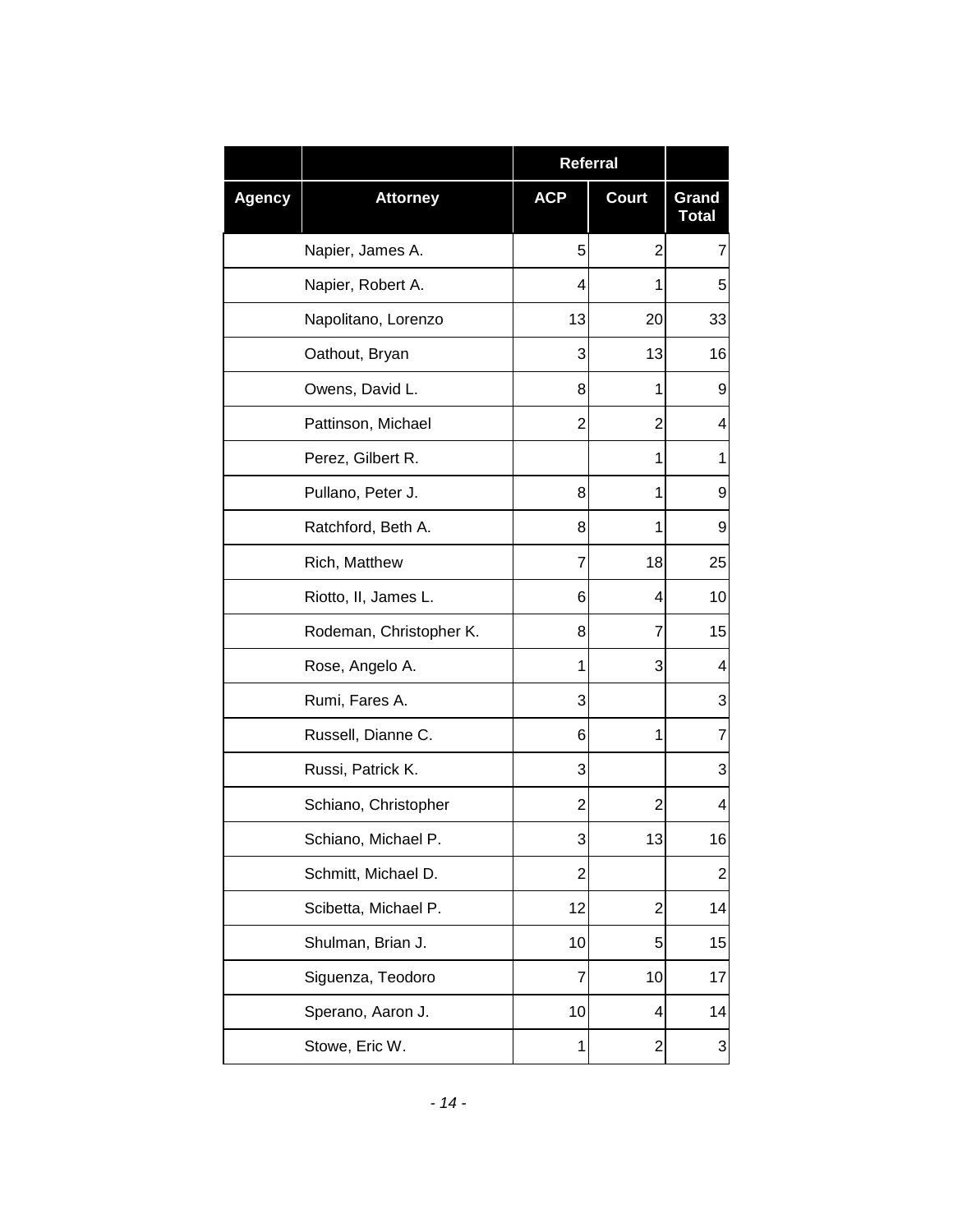|                  |                           | <b>Referral</b> |                |                       |
|------------------|---------------------------|-----------------|----------------|-----------------------|
| <b>Agency</b>    | <b>Attorney</b>           | <b>ACP</b>      | <b>Court</b>   | Grand<br><b>Total</b> |
|                  | Thomas-Diaz, Kathleen     | 5               | 1              | 6                     |
|                  | Thompson, Donald M.       | $\overline{2}$  | 5              | 7                     |
|                  | Turner, Karen Bailey      | 9               | 1              | 10                    |
|                  | Vacca, James P.           | 13              | 7              | 20                    |
|                  | Vacca, Jr., Paul J.       | 10              | 1              | 11                    |
|                  | Waldorf, Joseph           | 4               | 2              | 6                     |
|                  | Wesley, Sarah             | 3               | 20             | 23                    |
|                  | Wood, Robert W.           | 6               | 1              | 7                     |
|                  | Young, D. Scott           | 17              | 1              | 18                    |
|                  | Young, Mark A.            | 10              | 3              | 13                    |
|                  | Zimmermann, Jr., Clark J. | 8               | $\overline{2}$ | 10                    |
| <b>ACP Total</b> |                           | 587             | 362            | 949                   |
| <b>CDO Total</b> |                           |                 |                |                       |
|                  | <b>Grand Total</b>        |                 |                | 949                   |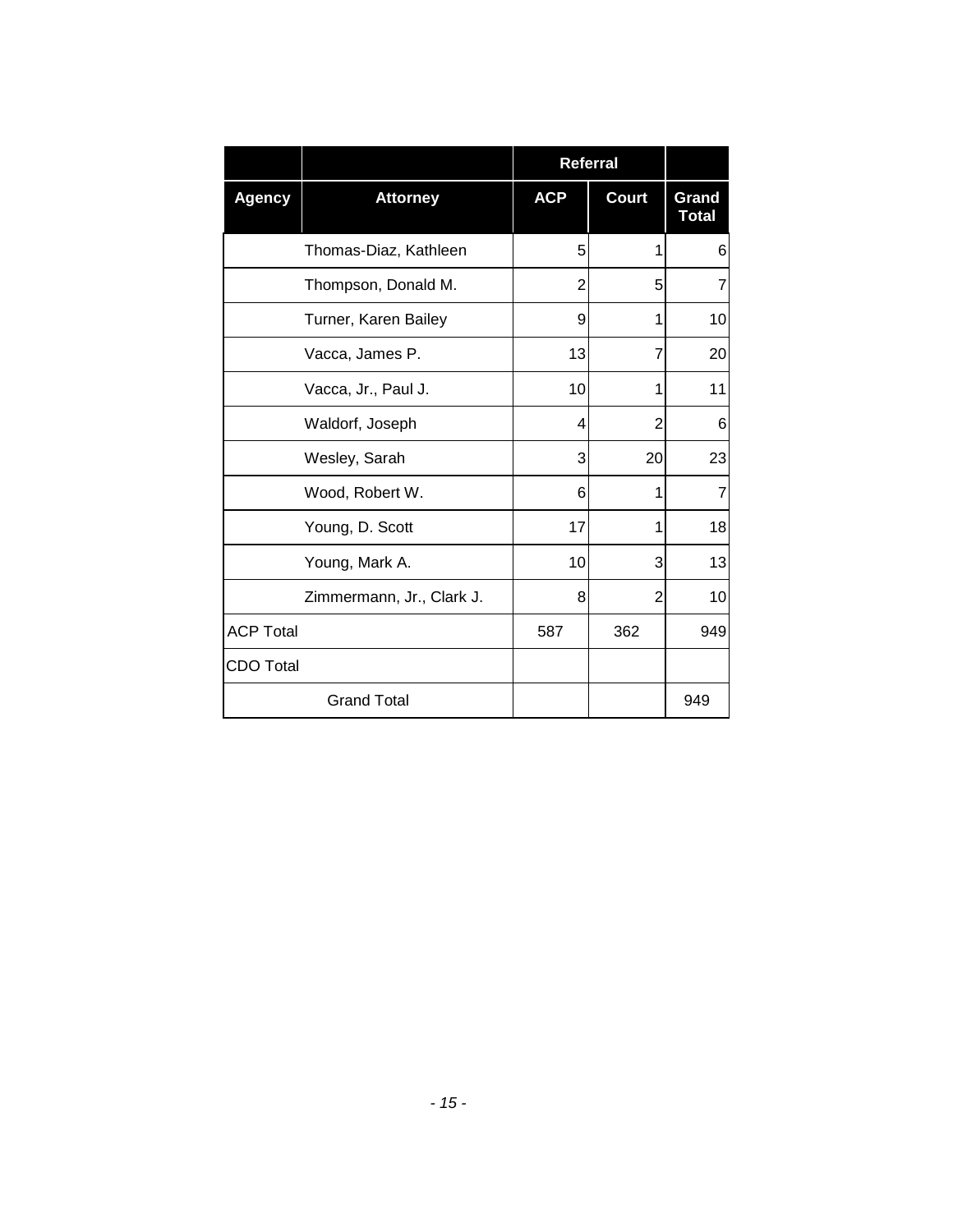|               |                               | <b>Referral</b> |                |                    |
|---------------|-------------------------------|-----------------|----------------|--------------------|
| <b>Agency</b> | <b>Attorney</b>               | <b>ACP</b>      | <b>Court</b>   | <b>Grand Total</b> |
|               | Ajaka, Maroun                 | 20              | 3              | 23                 |
|               | Annechino, John A.            | 5               |                | 5                  |
|               | Aramini, Mary E.              | 2               |                | $\overline{2}$     |
|               | Astacio, Leticia D.           | 12              | 6              | 18                 |
|               | Aureli, Daniel L.             | 4               | 4              | 8                  |
|               | Barraco, Ted A.               | 2               |                | $\overline{2}$     |
|               | Bitetti, Gary                 | $\overline{2}$  | 5              | $\overline{7}$     |
|               | Bourtis, Eftihia              | 6               | 2              | 8                  |
|               | Bowman, Jason J.              | 19              | $\overline{2}$ | 21                 |
|               | Brown, James E.               | 4               | 3              | 7                  |
|               | Buettner, Brian C.            | 7               |                | 7                  |
|               | Byrnes, James M.              | 7               | 1              | 8                  |
|               | Catalano, Christian A.        | 4               | 45             | 49                 |
|               | Chait, Mitchell A.            | 10              |                | 10                 |
|               | Christie, James F             | 7               | 18             | 25                 |
|               | Ciardi, Francis M.            | 7               | 3              | 10                 |
|               | Clark, Kevin                  | 7               | 13             | 20                 |
|               | Dadd, Hayden                  | 9               | 19             | 28                 |
|               | DeJohn, Timothy W.            | 3               |                | $\overline{3}$     |
|               | Demo-Vazquez, Kristine M.     | $\overline{2}$  | 6              | 8                  |
|               | DiSalvo, Thomas J.            | 1               | 1              | 2                  |
|               | Falk, Jr., Terrance A.        | 7               | 1              | 8                  |
|               | Farrell-Gallagher, Barbara E. | 13              | 5              | 18                 |
|               | Feindt, Mary E.               | 4               | 10             | 14                 |

## **2014 Misdemeanor Assignments**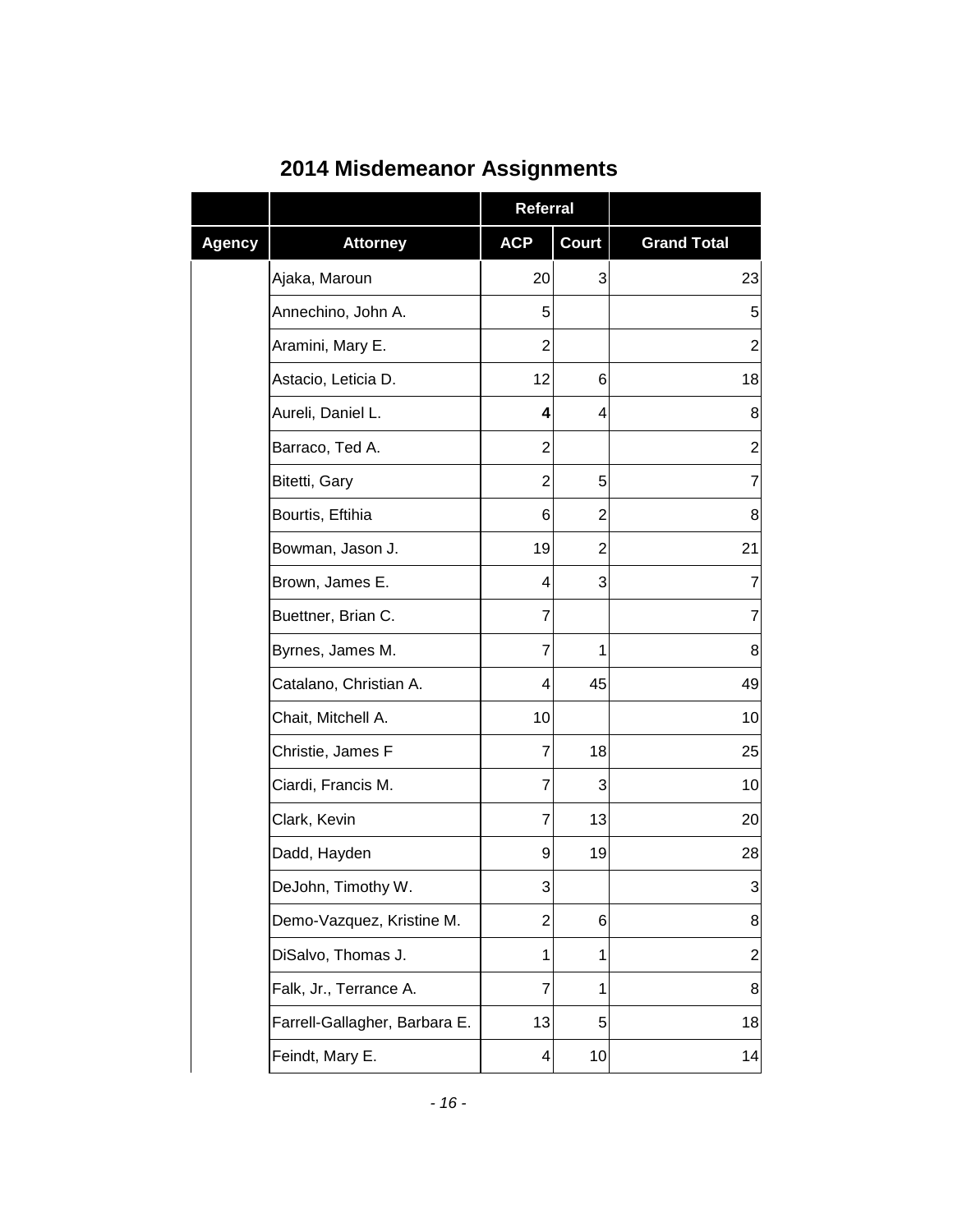|               |                         | <b>Referral</b> |                |                    |
|---------------|-------------------------|-----------------|----------------|--------------------|
| <b>Agency</b> | <b>Attorney</b>         | <b>ACP</b>      | <b>Court</b>   | <b>Grand Total</b> |
|               | Flowerday, Michael D.   | 4               | $\overline{c}$ | 6                  |
|               | Foti, Mark              | 3               | $\overline{2}$ | 5                  |
|               | Funk, Mark D.           | 8               |                | 8                  |
|               | Ganguly, Avik K.        | 13              | 5              | 18                 |
|               | Garretson, Scott A.     | 17              | 5              | 22                 |
|               | Gianforti, Gary J.      | $\overline{2}$  |                | $\overline{c}$     |
|               | Gladstone, Katherine    | 9               | 3              | 12                 |
|               | Gravelle, Jeffrey D.    | $\overline{7}$  |                | 7                  |
|               | Gross, Richard R.       | 1               | 1              | $\overline{c}$     |
|               | Guarino, Michael        | 13              | 10             | 23                 |
|               | Guerrieri, Paul         | 6               | 8              | 14                 |
|               | Hagen, Matthew          | 1               | 3              | 4                  |
|               | Hardies, Robert M.      | 3               |                | 3                  |
|               | Hartt, James D.         | 6               |                | 6                  |
|               | Hinman, James S.        | 1               | 3              | 4                  |
|               | Holliday, Billie D.     | $\overline{2}$  | 1              | 3                  |
|               | Housel, Jason M.        | $\overline{2}$  | 4              | 6                  |
|               | Hummel, Chad M.         | 4               |                | 4                  |
|               | Jain, Rekha             | 11              | 1              | 12                 |
|               | Johnson, Christopher G. | 4               | 8              | 12                 |
|               | Jones, Rhian Dudson     | 6               | 4              | 10                 |
|               | Josh, Sylvia W.         | 12              | 4              | 16                 |
|               | Karatas, Nigos          | 4               |                | 4                  |
|               | Kennedy, Christian J.   | 7               | 7              | 14                 |
|               | Khuns, Kevin M.         | 12              | 6              | 18                 |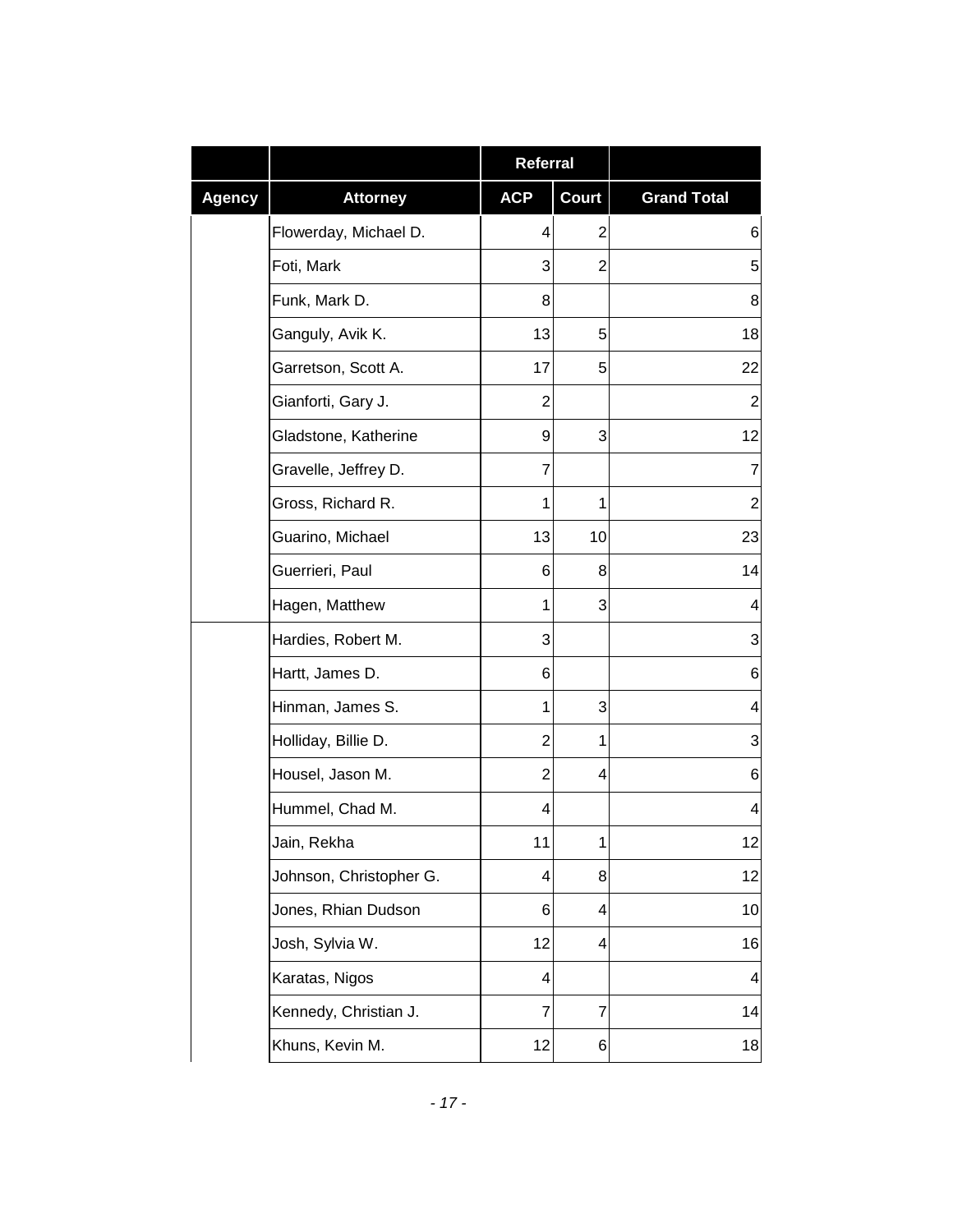|               |                              | <b>Referral</b> |              |                    |
|---------------|------------------------------|-----------------|--------------|--------------------|
| <b>Agency</b> | <b>Attorney</b>              | <b>ACP</b>      | <b>Court</b> | <b>Grand Total</b> |
|               | Kovalsky, Shaina             | 12              | 4            | 16                 |
|               | Krane, Joel N.               | 14              | 4            | 18                 |
|               | Kristal, Peter L.            | 4               | 1            | 5                  |
|               | LaBue, Eugene P.             | 10              |              | 10                 |
|               | Lamb, Meredith M. B.         | 3               |              | 3                  |
|               | Lester, Frederick            | 32              | 6            | 38                 |
|               | Lopez, Sylvia                | 10              | 7            | 17                 |
|               | Maggio, Frank G.             | 13              | 1            | 14                 |
|               | Mastrella, Daniel J.         |                 | 4            | 4                  |
|               | Maurer, Zachary              | 15              | 27           | 42                 |
|               | McCarthy, II, Martin Patrick | 4               | 1            | 5                  |
|               | McCarty, Terence             | $\overline{2}$  |              | $\overline{c}$     |
|               | McKain, Kevin                | 3               | 1            | 4                  |
|               | Merante, Vincent E.          | 11              | 52           | 63                 |
|               | Mix, Matthew J.              | 14              | 7            | 21                 |
|               | Monaghan, Lori Robb          | 3               | 3            | 6                  |
|               | Murante, David A.            | 3               |              | 3                  |
|               | Nadler, Christian M.         |                 | 2            | $\overline{c}$     |
|               | Nafus, Matthew D.            |                 | Z            | $\mathbf{2}$       |
|               | Napolitano, Lorenzo          | 16              | 14           | 30                 |
|               | Oathout, Bryan               | 6               | 25           | 31                 |
|               | O'Toole, Keith               | 17              | 4            | 21                 |
|               | Owens, David L.              | 7               | 3            | 10                 |
|               | Paluch, Stephen James        | 3               |              | 3                  |
|               | Parks, Anthony               | $\overline{7}$  |              | $\overline{7}$     |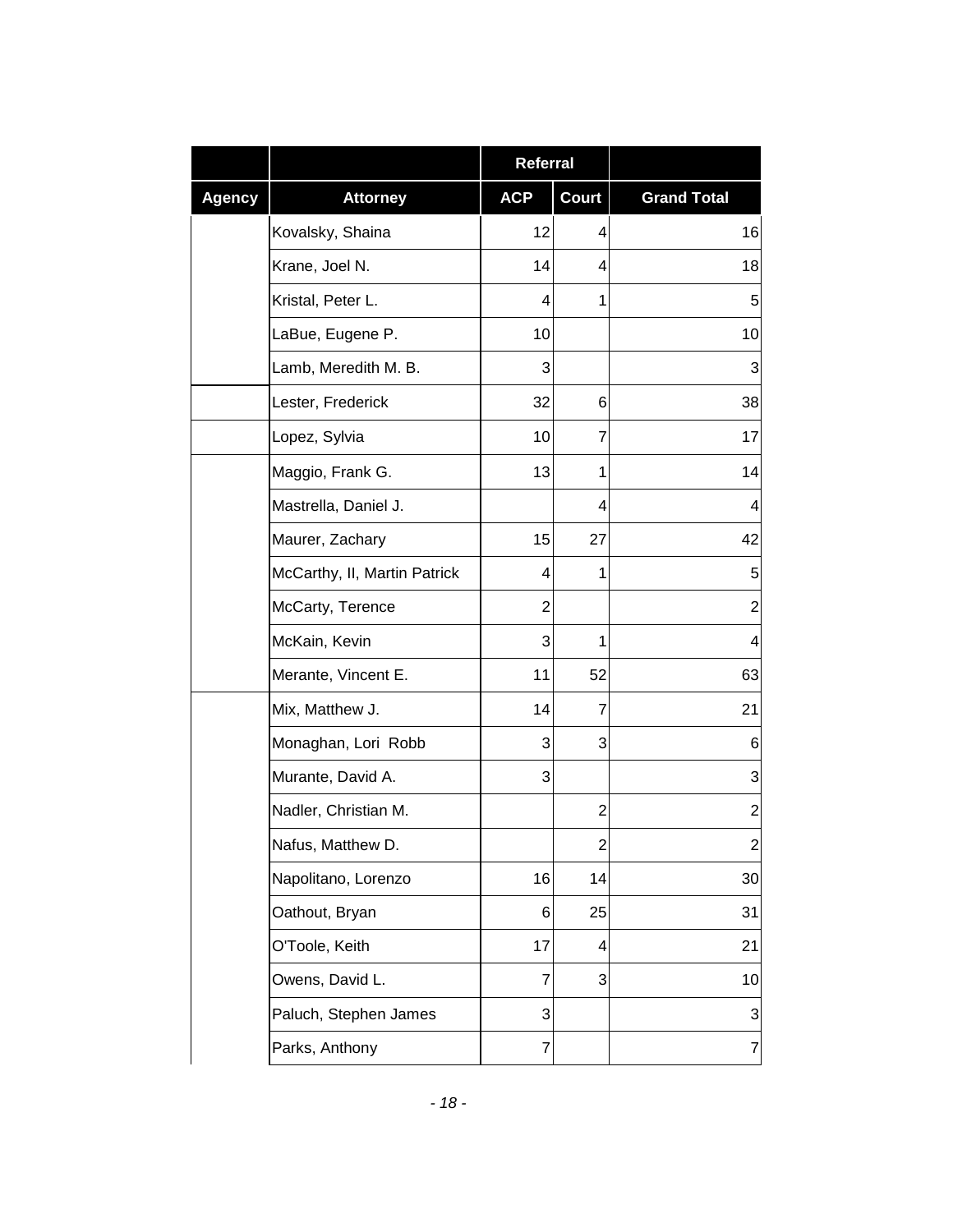|               |                          | <b>Referral</b> |                |                         |
|---------------|--------------------------|-----------------|----------------|-------------------------|
| <b>Agency</b> | <b>Attorney</b>          | <b>ACP</b>      | <b>Court</b>   | <b>Grand Total</b>      |
|               | Pattinson, Michael       |                 | 7              | 7                       |
|               | Pilato, David C.         | 10              | 12             | 22                      |
|               | Pullano, Peter J.        | 7               |                | 7                       |
|               | Ratchford, Beth A.       | 8               | 6              | 14                      |
|               | Redmond, Gregg H.        | 10              | 1              | 11                      |
|               | Riotto, II, James L.     | 11              | 5              | 16                      |
|               | Rodeman, Christopher K.  | 12              | 4              | 16                      |
|               | Ruby, William S.         | $\overline{7}$  |                | 7                       |
|               | Rumi, Fares A.           | 1               | 1              | $\overline{c}$          |
|               | Russi, Patrick K.        | 5               | 3              | 8                       |
|               | Ryan, Scott A.           | 5               | 1              | 6                       |
|               | Schiano, Christopher     | 1               |                | $\mathbf{1}$            |
|               | Schiano, Jr., Charles A. | 4               |                | 4                       |
|               | Schiano, Michael P.      | 1               | 1              | 2                       |
|               | Schmitt, Michael D.      | 1               |                | 1                       |
|               | Scibetta, Michael P.     | 9               | 6              | 15                      |
|               | Sercu, Stephen           | 3               | 3              | 6                       |
|               | Shulman, Brian J.        |                 | 11             | 11                      |
|               | Siguenza, Teodoro        | 6               | b              | 11                      |
|               | Siragusa, Lisa Serio     |                 | $\mathbf{1}$   | $\mathbf{1}$            |
|               | Sperano, Aaron J.        | 8               |                | 8                       |
|               | Stowe, Eric W.           | 13              | 24             | 37                      |
|               | Thomas-Diaz, Kathleen    | 38              | $\overline{2}$ | 40                      |
|               | Vacca, James P.          | 11              | $\overline{2}$ | 13                      |
|               | Vacca, Jr., Paul J.      | $\overline{c}$  | 2              | $\overline{\mathbf{r}}$ |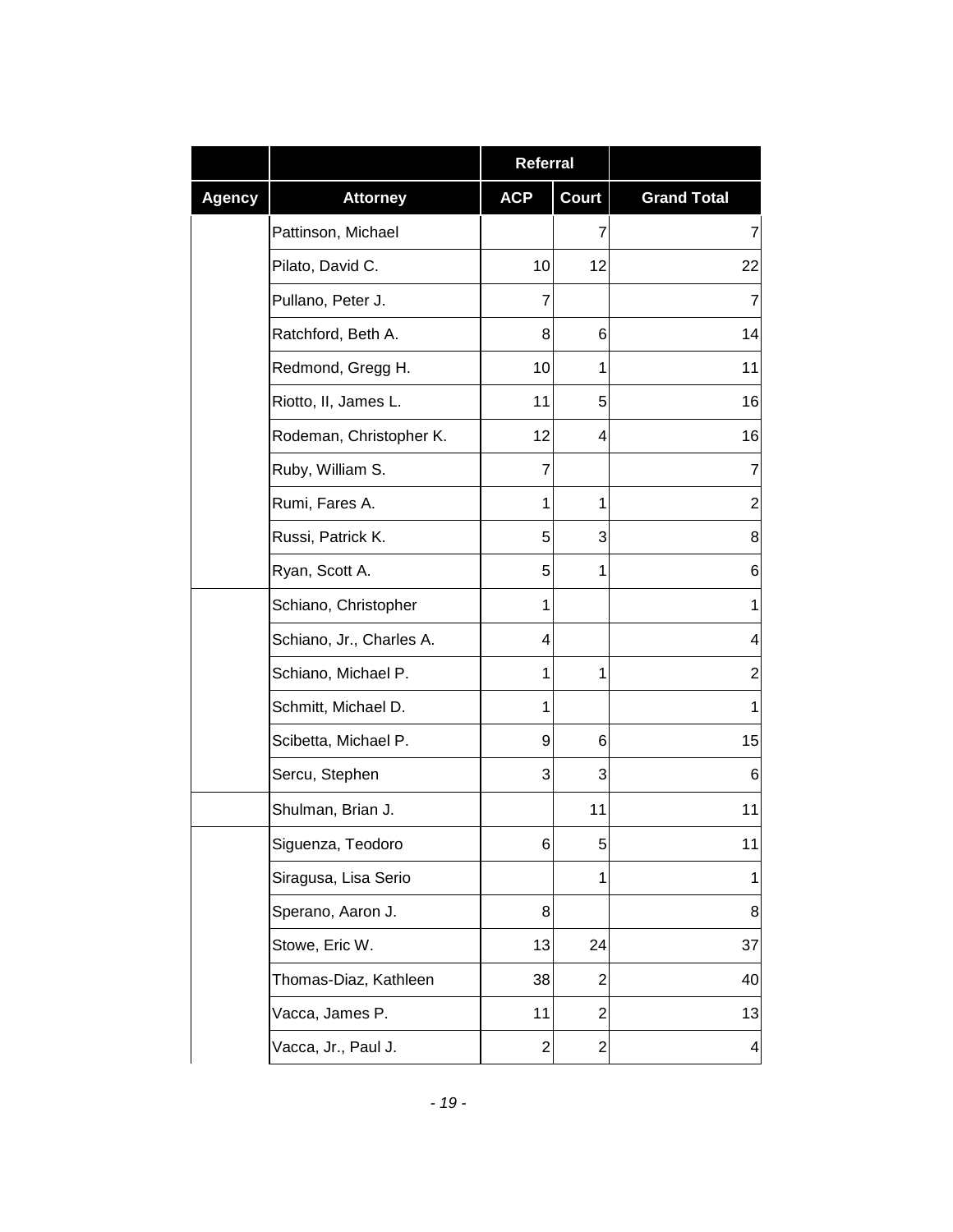|                  |                    | <b>Referral</b> |                |                    |
|------------------|--------------------|-----------------|----------------|--------------------|
| <b>Agency</b>    | <b>Attorney</b>    | <b>ACP</b>      | <b>Court</b>   | <b>Grand Total</b> |
|                  | Wade, David        | 16              | $\overline{2}$ | 18                 |
|                  | Waldorf, Joseph    | $\overline{2}$  | 3              | 5                  |
|                  | Wesley, Sarah      |                 | 26             | 26                 |
|                  | Wisner, Todd J.W.  | 2               |                | $\overline{2}$     |
|                  | Witmar, Michael    | 1               |                | 1                  |
|                  | Wood, Robert W.    | $\overline{2}$  |                | $\overline{2}$     |
|                  | Young, D. Scott    | $\overline{7}$  | 1              | 8                  |
|                  | Young, Mark A.     | 8               | 4              | 12                 |
| <b>ACP Total</b> |                    | 726             | 484            | 1242               |
| CDO              | Crimi, Joseph P.   |                 |                | 333                |
|                  | Murante, Kathleen  |                 |                | 350                |
|                  | Solomon, R. Adrian |                 |                | 481                |
| CDO Total        |                    |                 |                | 1164               |
|                  | <b>Grand Total</b> |                 |                | 2406               |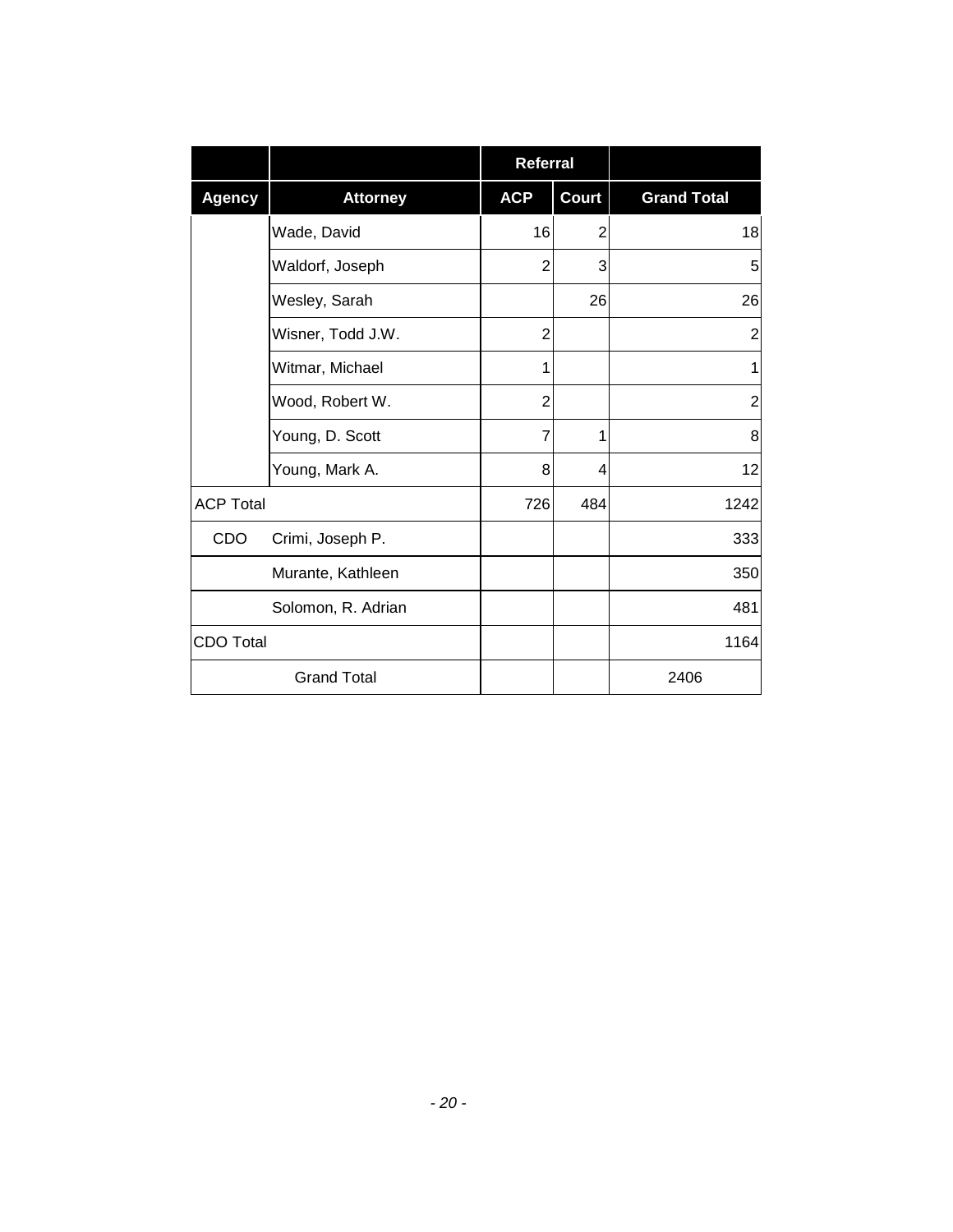|        |                           | Referral       |              |                       |
|--------|---------------------------|----------------|--------------|-----------------------|
| Agency | <b>Attorney</b>           | <b>ACP</b>     | <b>Court</b> | Grand<br><b>Total</b> |
|        | Ajaka, Maroun             | 5              | 28           | 33                    |
|        | Annechino, John A.        | 4              | 2            | 6                     |
|        | Aramini, Mary E.          |                | 7            | $\overline{7}$        |
|        | Affronti, Lorna           |                | 6            | 6                     |
|        | Asamoah-Wade, Yolanda A   | 3              | 8            | 11                    |
|        | Astacio, Leticia D        | $\overline{2}$ |              | $\overline{c}$        |
|        | Barnes, Stefanie          |                | 1            | 1                     |
|        | Berkowitz, Joyce          | 1              | 2            | 3                     |
|        | Bourne, Leah K.           | 5              | 5            | 10                    |
|        | Bourtis, Efthia           | 5              | 6            | 11                    |
|        | Bowman, Jason J.          | 2              | 3            | 5                     |
|        | Brown, James E.           |                | 3            | 3                     |
|        | Buettner, Brian C.        | 4              | 2            | 6                     |
|        | Byrnes, Jim               | $\overline{2}$ | 3            | 5                     |
|        | Callanan, Karen Smith     | $\overline{2}$ | 16           | 18                    |
|        | Cappana, Paloma           | 3              |              | 3                     |
|        | Chait, Mitchell A.        | 5              | 11           | 16                    |
|        | Chase, Carolyn L.         |                | 33           | 33                    |
|        | Cimino, Michelle Y.       | 1              | 1            | 1                     |
|        | Crowder, Debra A.         |                | 1            | 1                     |
|        | DeJohn, Timothy W.        | 1              | 4            | 5                     |
|        | Demo-Vazquez, Kristine M. |                | 3            | 3                     |
|        | DiSalvo, Thomas J.        | 4              | 1            | 5                     |
|        | Elsner, Ellen             | 4              | 1            | 5                     |

## **2014 Family Court Assignments**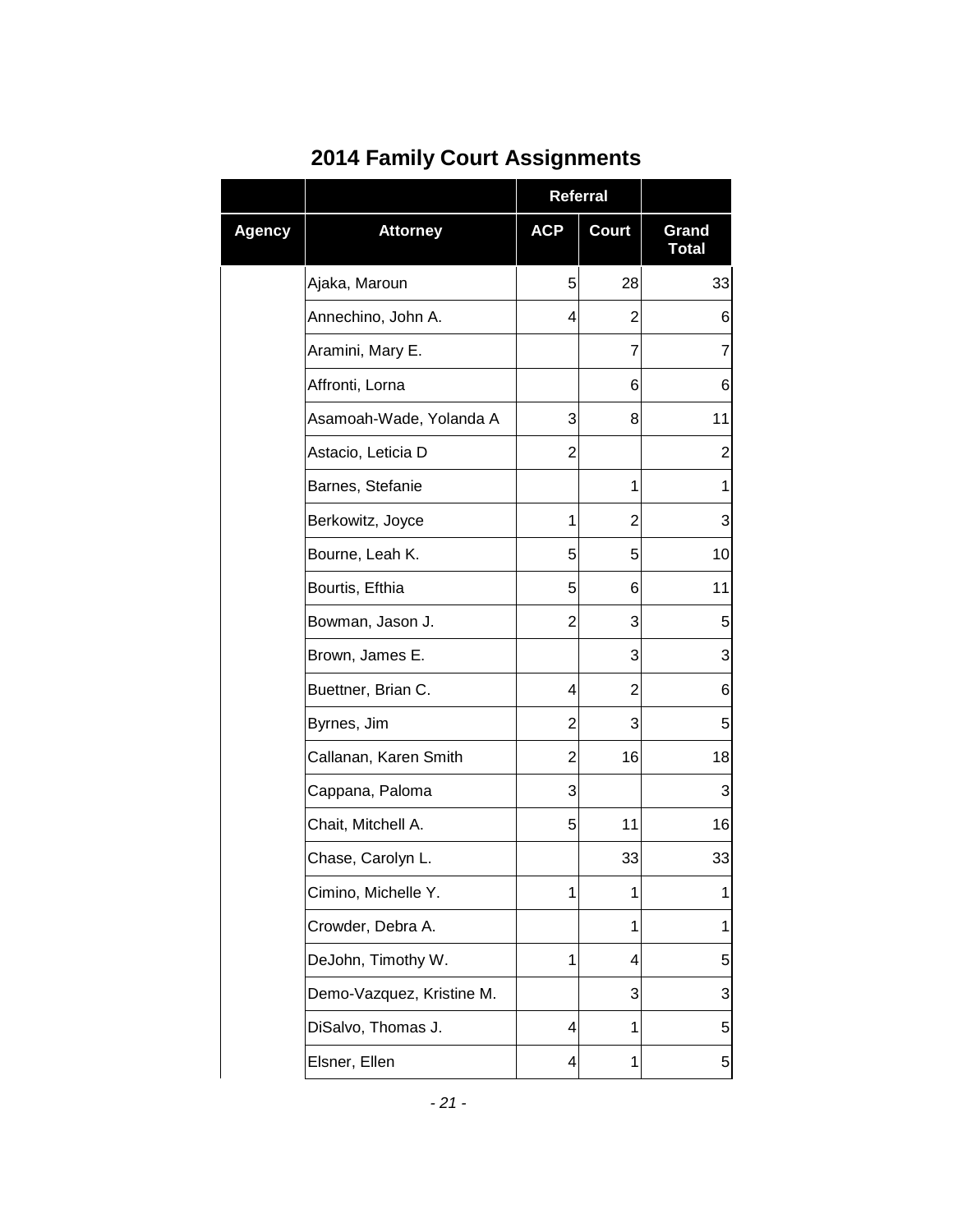|               |                               | Referral       |       |                       |
|---------------|-------------------------------|----------------|-------|-----------------------|
| <b>Agency</b> | <b>Attorney</b>               | <b>ACP</b>     | Court | Grand<br><b>Total</b> |
|               | Falk, Jr., Terrance A.        | 1              |       | 1                     |
|               | Farrell-Gallagher, Barbara E. | 5              | 12    | 17                    |
|               | Feindt, Mary E.               |                | 42    | 42                    |
|               | Funk, Mark D.                 | 4              | 4     | 8                     |
|               | Gerstner, Jordan              |                | 1     | 1                     |
|               | Gladstone, Katherine          | 4              | 8     | 12                    |
|               | Guarino, Michael              | 8              | 11    | 19                    |
|               | Handelman, Eric D.            |                | 11    | 11                    |
|               | Hartzell, Jr., Thomas C.      | 1              | 8     | 9                     |
|               | Hinman, James S.              | 2              | 10    | 12                    |
|               | Holliday, Billie D.           | 4              | 1     | 5                     |
|               | Hummel, Chad M.               | 1              |       | 1                     |
|               | Indivino, Deborah A.          | 1              | 1     | $\overline{c}$        |
|               | Jain, Rekha                   | 3              | 5     | 8                     |
|               | Johnson, Christopher G.       | 2              | 1     | 3                     |
|               | Jones, Rhian Dudson           | 1              | 18    | 19                    |
|               | Josh, Sylvia W.               | 5              | 3     | 8                     |
|               | Karatas, Nigos                | 4              | 1     | 5                     |
|               | Kennedy, Christian J.         | $\overline{c}$ |       | $\overline{c}$        |
|               | Khuns, Kevin M.               | 5              | 8     | 13                    |
|               | King, Jr., William H.         |                | 3     | 3                     |
|               | Korotkin, Alexander           | 1              |       | 1                     |
|               | Kovalsky, Shaina              | $\overline{2}$ | 7     | 9                     |
|               | Kristal, Peter L.             | $\overline{2}$ | 1     | 3                     |
|               | Lagoe, Victoria               | 3              | 3     | 6                     |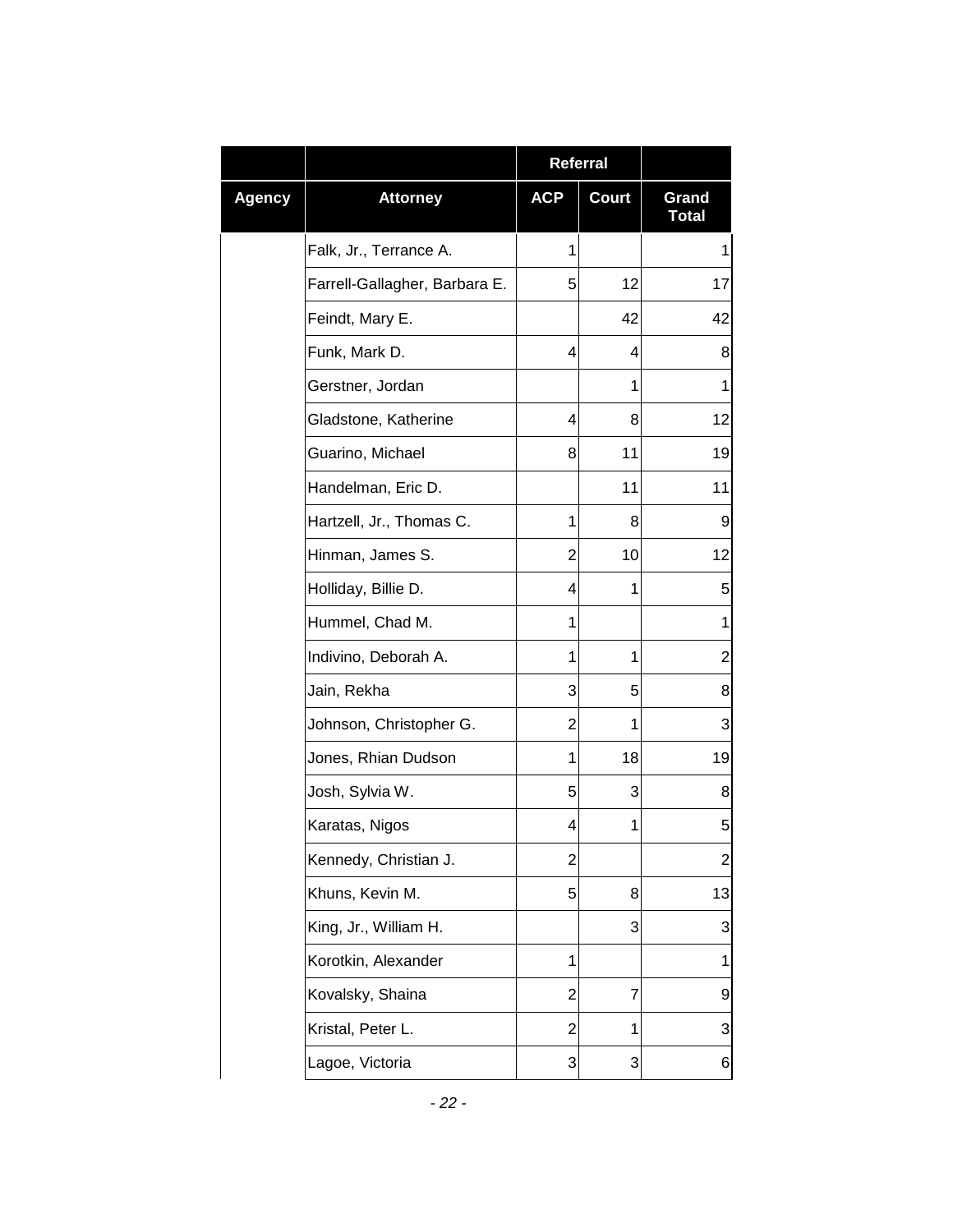|        |                         |                | Referral     |                       |
|--------|-------------------------|----------------|--------------|-----------------------|
| Agency | <b>Attorney</b>         | <b>ACP</b>     | <b>Court</b> | Grand<br><b>Total</b> |
|        | Lamb, Meredith          | 1              |              | 1                     |
|        | Laragy, Susan           | 1              | 11           | 12                    |
|        | Leavy, Anthony          |                | 28           | 28                    |
|        | Lester, Frederick       | 8              | 6            | 14                    |
|        | Marshall-Van Loon, Ella | 1              | 3            | 4                     |
|        | Martin, Thomas N.       |                | 1            | 1                     |
|        | Maslow, Lisa J.         | 1              | 49           | 50                    |
|        | McClenathan, Edward W.  | 2              | 45           | 47                    |
|        | McKain, Kevin           | 5              |              | 5                     |
|        | McMullen, Margaret      |                | 7            | 7                     |
|        | Menard, John            | 4              | 6            | 10                    |
|        | Merante, RoseMaria      |                | 8            | 8                     |
|        | Monaghan, Lori          | 3              |              | 3                     |
|        | Napolitano, Lorenzo     | 7              | 14           | 21                    |
|        | Narang, Charu           | 2              |              | $\overline{2}$        |
|        | Nevarez, Juan A.        |                | 6            | 6                     |
|        | Oathout, Bryan          | 4              | 60           | 64                    |
|        | Pennica, Kenneth        | 2              |              | $\overline{2}$        |
|        | Perez, Gilbert R.       | 1              | 20           | 21                    |
|        | Pilaroscia, Marla J.    | $\overline{2}$ | 2            | 4                     |
|        | Ratchford, Beth A.      | 8              | 21           | 29                    |
|        | Rich, Matthew           | 3              | 16           | 19                    |
|        | Rumi, Fares A.          | 4              | 1            | 5                     |
|        | Ryan, Scott A.          | 4              | 4            | 8                     |
|        | Sadinsky, Lisa A.       | 1              |              | 1                     |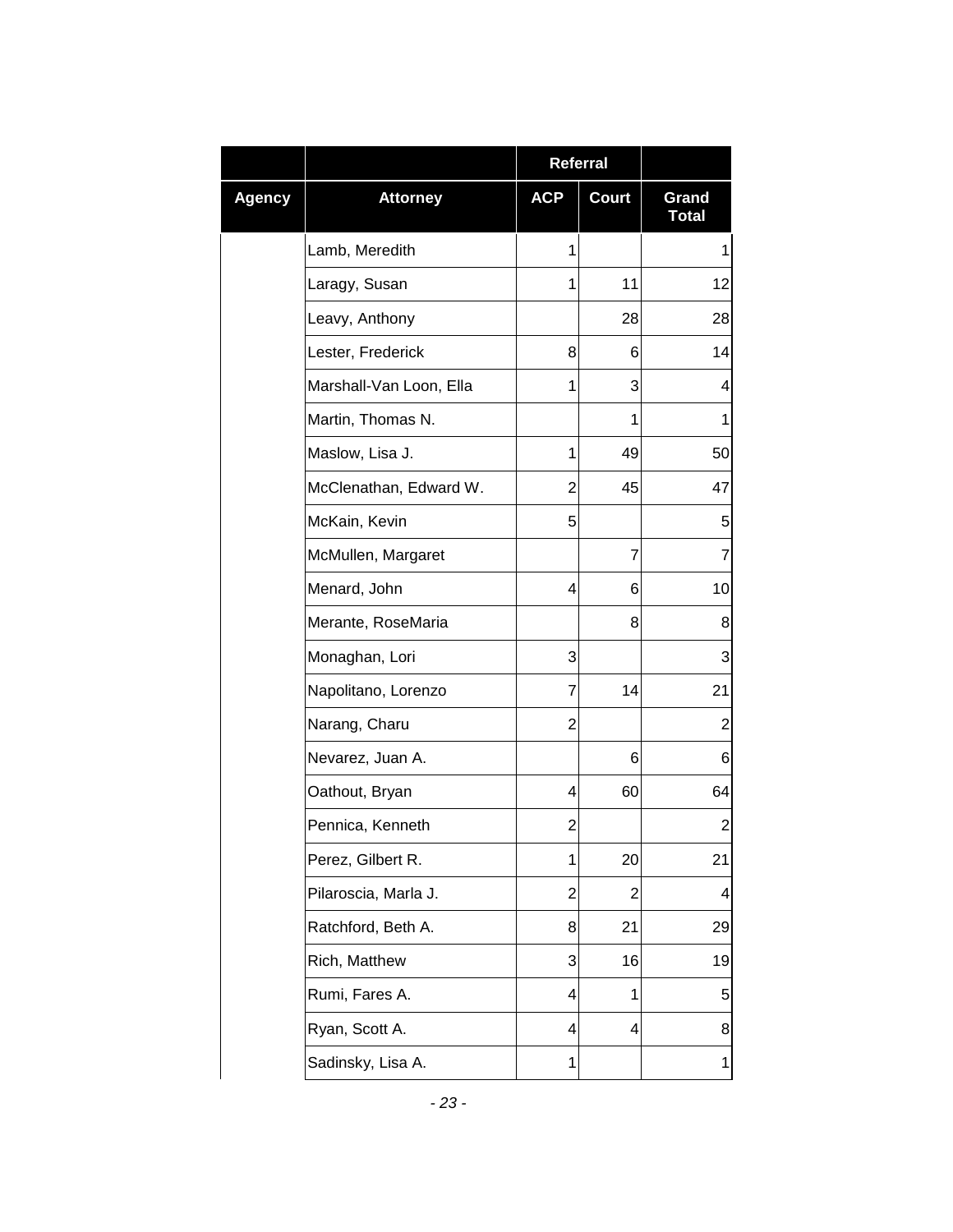|                  |                        |            | <b>Referral</b> |                       |
|------------------|------------------------|------------|-----------------|-----------------------|
| <b>Agency</b>    | <b>Attorney</b>        | <b>ACP</b> | <b>Court</b>    | Grand<br><b>Total</b> |
|                  | Sekharan, Raja         | 1          |                 | 1                     |
|                  | Schmitt, Michael D.    | 1          | 6               | $\overline{7}$        |
|                  | Scibetta, Michael P.   |            | $\overline{2}$  | $\overline{2}$        |
|                  | Shulman, Brian J.      |            | 4               | 4                     |
|                  | Siragusa, Lisa Serio   |            | 4               | 4                     |
|                  | Sperano, Aaron J.      | 5          | $\overline{2}$  | 7                     |
|                  | Stern, Jon M.          |            | 17              | 17                    |
|                  | Stowe, Eric W.         |            | 1               | 1                     |
|                  | Tasikas, Elena         |            | 8               | 8                     |
|                  | Thomas-Diaz, Kathleen  | 3          |                 | 3                     |
|                  | Turner, Robert P.      | 3          | 27              | 30                    |
|                  | Vacca, James           | 7          |                 | 7                     |
|                  | Van Loon, Nathan Allen |            | 4               | 4                     |
|                  | Watkin, Paul           | 9          | 7               | 16                    |
|                  | Williams, Mark         | 1          |                 | 1                     |
|                  | Witmar, Michael        | 1          |                 | 1                     |
|                  | Weisbeck, Kimberly W.  | 1          | 5               | 6                     |
|                  | Zunno, Harriett        | 2          | 1               | 3                     |
| <b>ACP Total</b> |                        | 212        | 712             | 924                   |
| CDO              | Callanan, Karen Smith  |            |                 | 59                    |
|                  | Duclos, Marc           |            |                 | 267                   |
|                  | Edwards, Tynise Y.     |            |                 | 45                    |
|                  | Fifield, Sarah         |            |                 | 132                   |
|                  | Holt, Sarah            |            |                 | 270                   |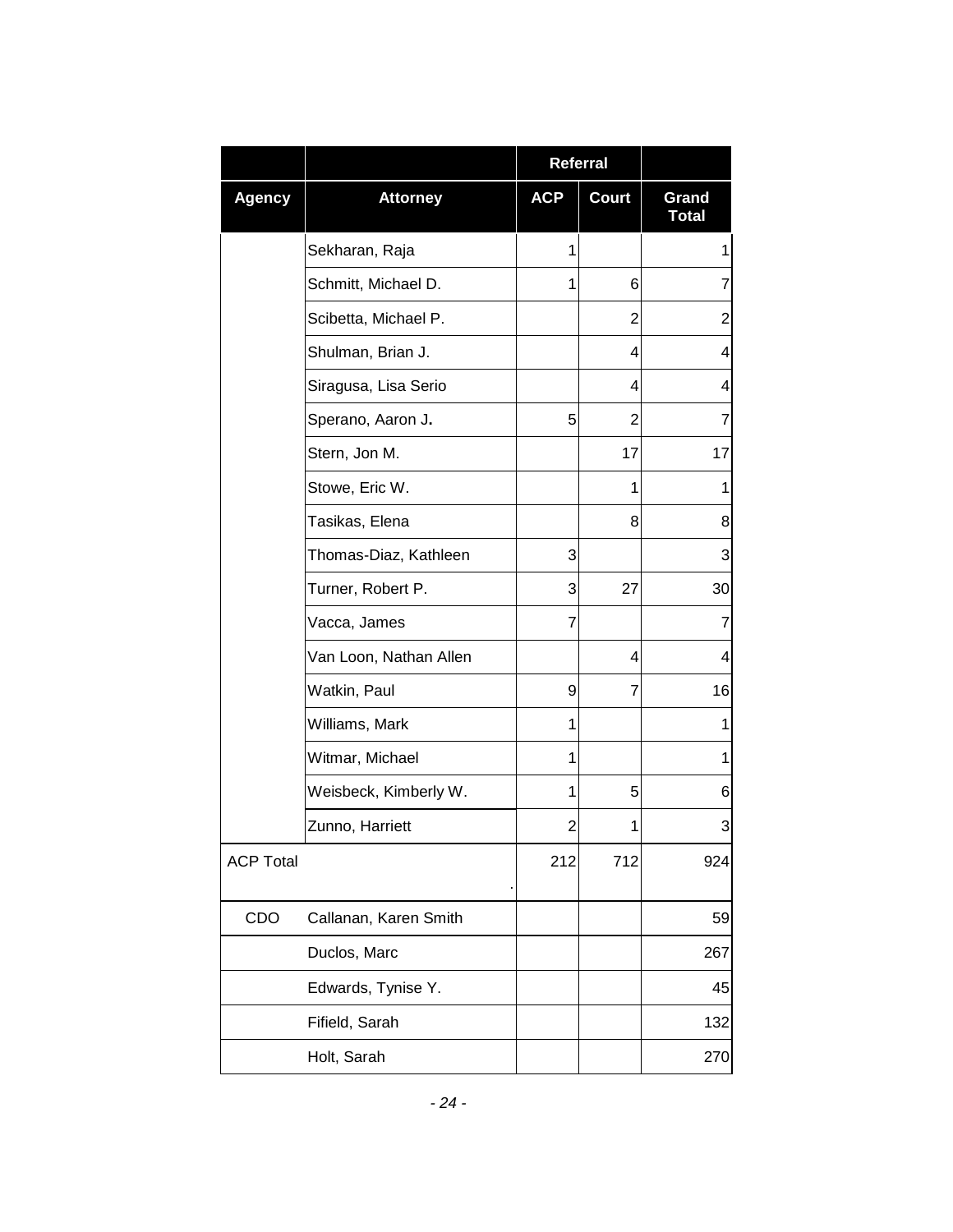|               |                        |            | <b>Referral</b> |                       |
|---------------|------------------------|------------|-----------------|-----------------------|
| <b>Agency</b> | <b>Attorney</b>        | <b>ACP</b> | <b>Court</b>    | Grand<br><b>Total</b> |
|               | Leonardo, Stephanie N. |            |                 | 412                   |
|               | Palmisano, Chelsea     |            |                 | 405                   |
|               | Sammons, Elizabeth     |            |                 | 201                   |
|               | Thomson, Derek A.      |            |                 | 144                   |
| ICDO Total    |                        |            |                 | 1935                  |
|               | <b>Grand Total</b>     |            |                 | 2859                  |

## **2014 Appellate Assignments**

|               |                      | Referral       |              |                       |
|---------------|----------------------|----------------|--------------|-----------------------|
| <b>Agency</b> | <b>Attorney</b>      | <b>ACP</b>     | <b>Court</b> | Grand<br><b>Total</b> |
|               | Abbatoy, David       | 2              | 2            | 4                     |
|               | Bourtis, Efthia      | 1              | 1            | 2                     |
|               | Bowman, Jason        | 2              | 1            | 3                     |
|               | Cirando, John        | 1              |              | 1                     |
|               | Davison, Mark        | 2              |              | 2                     |
|               | Davison, Mary P.     | 2              | 3            | 5                     |
|               | Easton, William      | 1              |              | 1                     |
|               | Field, Bridget       |                | 1            | 1                     |
|               | Funk, Mark           | 1              | 1            | 2                     |
|               | Glennon, Peter       | 1              |              | 1                     |
|               | Gorman, Shirley A.   | 9              | 2            | 11                    |
|               | Pixley, William      | $\overline{2}$ |              | 2                     |
|               | Reardon, Kathleen P. | 1              |              | 1                     |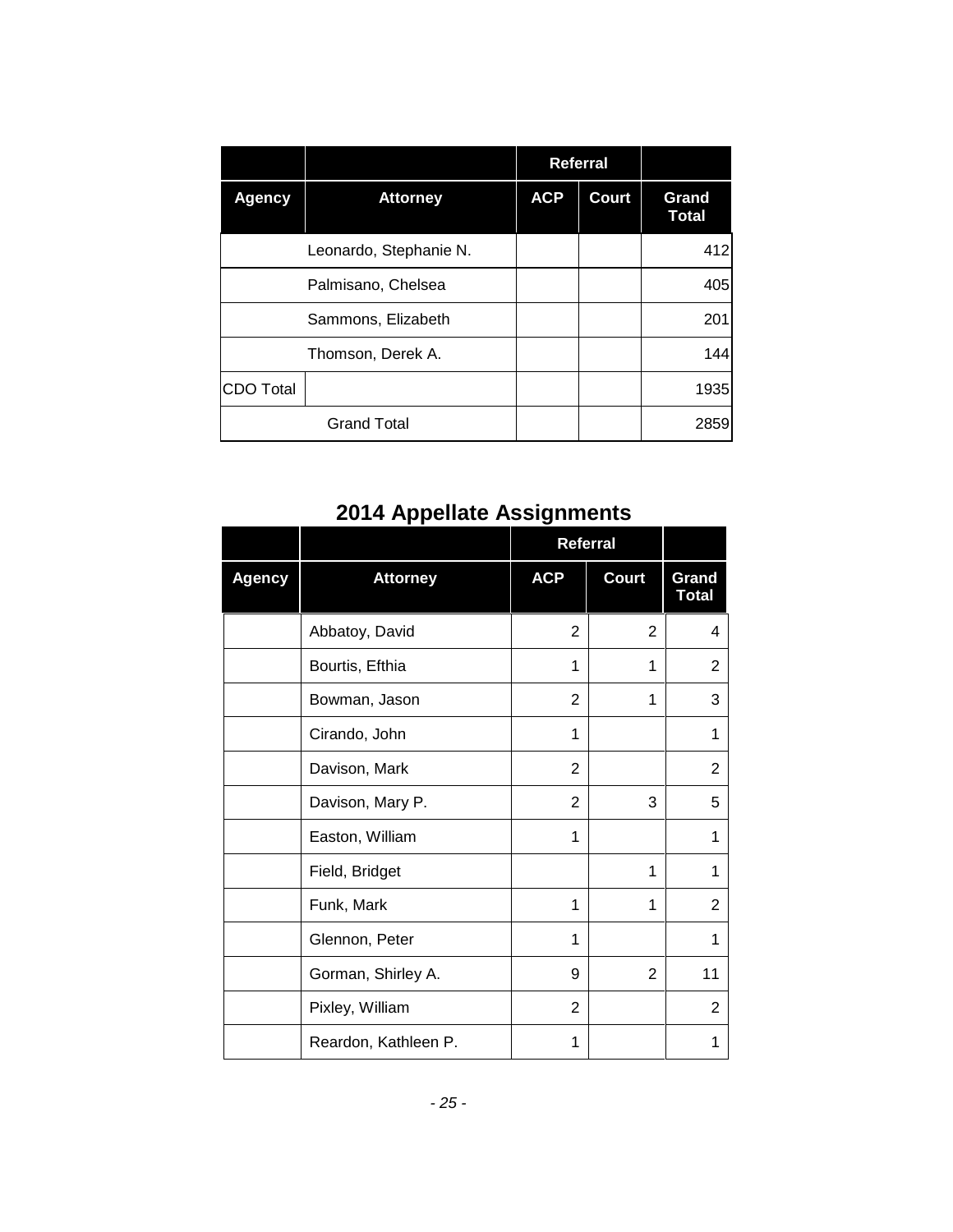|                     | Shiffrin, Brian         | 1  |    |    |
|---------------------|-------------------------|----|----|----|
|                     | Thompson, Don           | 1  |    |    |
|                     | Waldman, Cara           |    | 1  |    |
|                     | Wicks, Jeffery          | 1  |    |    |
| <b>ACP</b>          |                         |    |    |    |
| <b>TOTAL</b>        |                         | 28 | 12 | 40 |
| CDO                 | Czapranski, Kimberly J. |    |    | 27 |
|                     | Reardon, Kathy          |    |    | 20 |
| CDO<br><b>TOTAL</b> |                         |    |    | 47 |
|                     | <b>Grand Total</b>      |    |    | 87 |

 Note: Throughout 2014 a significant number of cases had to be assigned out to ACP attorneys due to a conflict of interest with The Conflict Defender Office, as well as due to the fact that many cases were so old even at the time of initial assignment that they needed to be assigned out pursuant to an OILS grant to handle the backlog of appeals.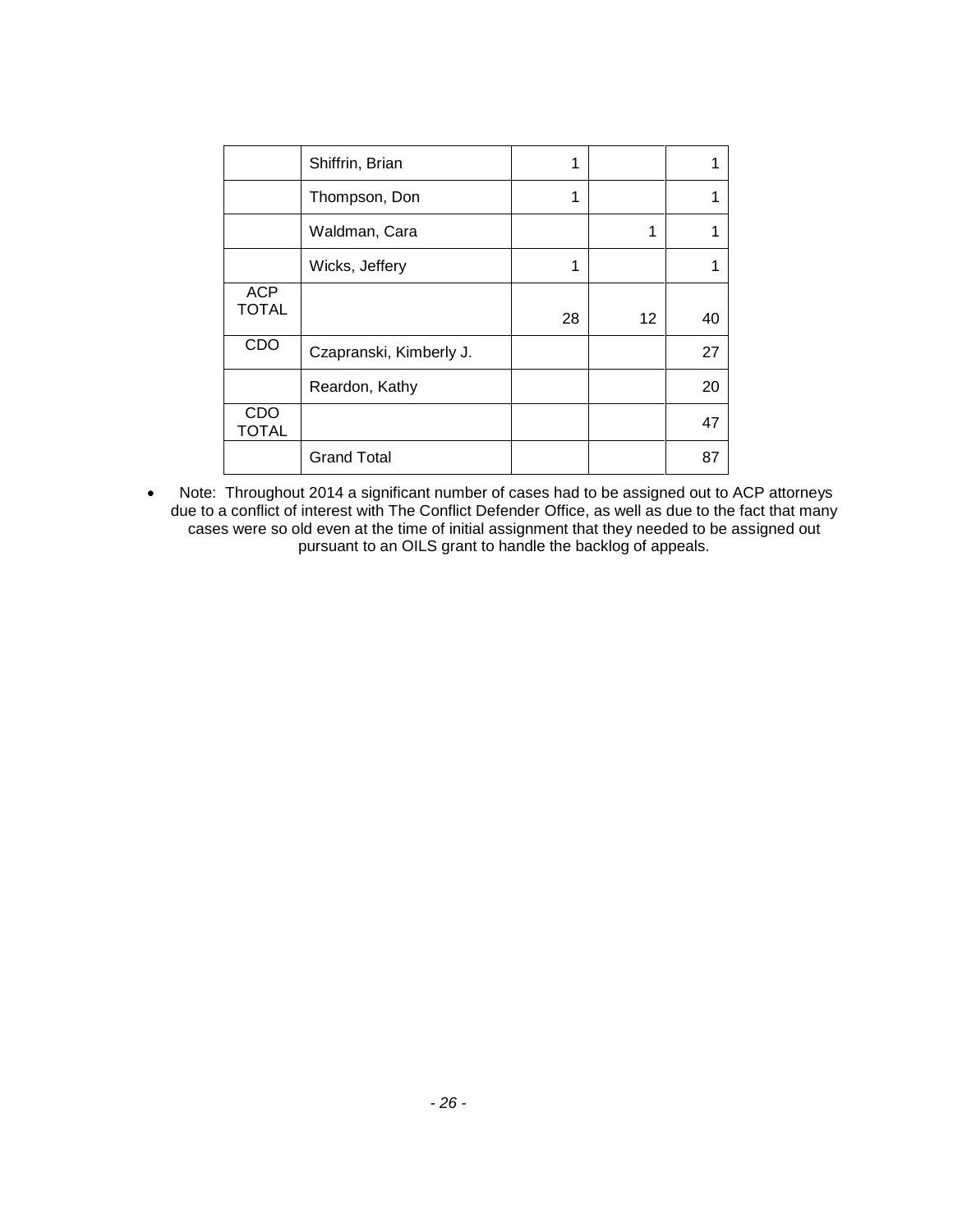# **2014 Costs by Attorney<sup>6</sup>**

| <b>Attorney Full Name</b> | <b>Cost</b> |
|---------------------------|-------------|
| Ajaka, Maroun             | \$33,502.50 |
| Annechino, John A.        | \$10,544.25 |
| Aramini, Mary E.          | \$29,863.56 |
| Asamoah-Wade, Yolanda A   | \$4,837.50  |
| Astacio, Leticia D        | \$33,906.29 |
| Badain, Lara R.           | \$2,399.97  |
| Barnes, Stefanie          | \$10,266.99 |
| Barr, Culver K.           | \$3,937.50  |
| Bitetti, Gary             | \$8,907.00  |
| Bourne, Leah K.           | \$12,263.63 |
| Bourtis, Efthia           | \$45,344.92 |
| Bowman, Jason J.          | \$82,740.81 |
| Bowman, Wynn              | \$7,680.00  |
| Brown, James E.           | \$46,579.84 |
| Buettner, Brian C.        | \$16,402.03 |
| Byrnes, James M.          | \$8,854.50  |
| Callanan, Karen Smith     | \$9,525.00  |
| Capanna, Paloma A.        | \$4,177.50  |
| Catalano, Christian A.    | \$64,747.50 |
| Chait, Mitchell A.        | \$,903.00   |
| Chase, Carolyn L.         | \$32,565.00 |
| Christie, F. James        | \$22,944.50 |
| Cianca, Mark F.           | \$277.50    |
| Ciardi, Francis M.        | \$39,079.65 |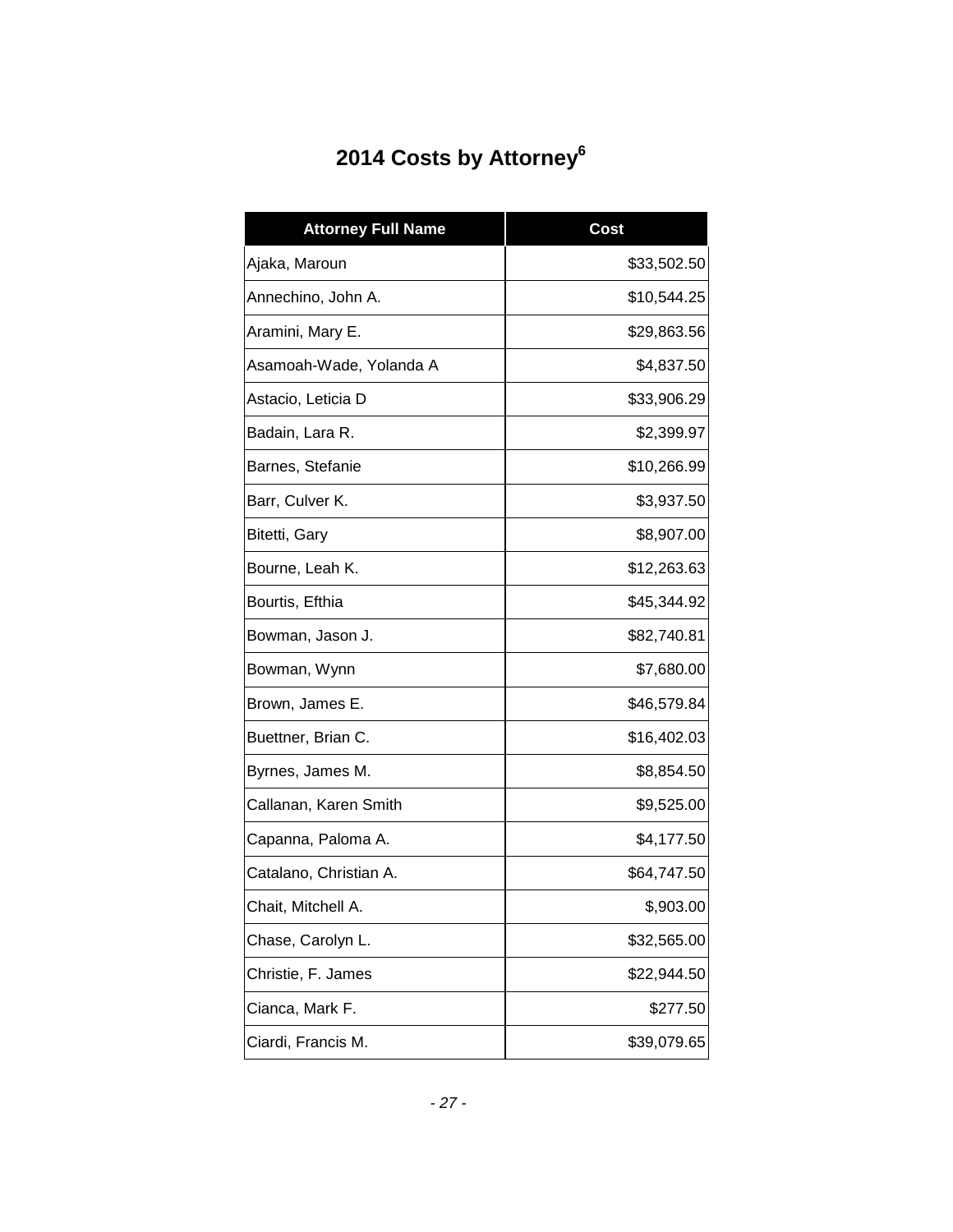| <b>Attorney Full Name</b>                        | <b>Cost</b>                                             |
|--------------------------------------------------|---------------------------------------------------------|
| Cirando, John A.                                 | \$3,797.71                                              |
| Colombo, Jeanne M.                               | \$652.50                                                |
| Crowder, Debra A.                                | \$431.25                                                |
| Dadd, Hayden                                     | \$4,639.50                                              |
| Damelio, Joseph S.                               | \$180.00                                                |
| Davison, Mary P.                                 | \$26,133.99                                             |
| DeCarolis, Brian                                 | \$15,945.00                                             |
| Dedes, William C.                                | \$954.00                                                |
| DeJohn, Timothy W.                               | \$20,309.50                                             |
| Demo-Vazquez, Kristine M.                        | \$4,399.50                                              |
| DiPrima, Michael T.                              | \$3,682.50                                              |
| DiSalvo, Thomas J.                               | \$4,378.50                                              |
| Dollinger, Alison                                | \$14,017.35                                             |
| <b>Easton Thompson Kasperek</b><br>Shiffrin, LLP | \$90,292.36                                             |
| Easton, William T.                               | <b>Easton Thompson</b><br><b>Kasperek Shiffrin, LLP</b> |
| Egger, Jan P.                                    | <b>Egger &amp; Leegant</b>                              |
| Egger & Leegant                                  | \$19,510.95                                             |
| Elsner, Erin M.                                  | \$375.00                                                |
| Falk, Jr., Terrance A.                           | \$8,450.70                                              |
| Farr, William H.                                 | \$3,480.00                                              |
| Farrell-Gallagher, Barbara E.                    | \$53,949.43                                             |
| Field, Bridget                                   | \$5,961.34                                              |
| Feindt, Mary E.                                  | \$29,040.00                                             |
| Fero, Matthew John                               | \$468.75                                                |
| Foti, Mark                                       | \$4,230.00                                              |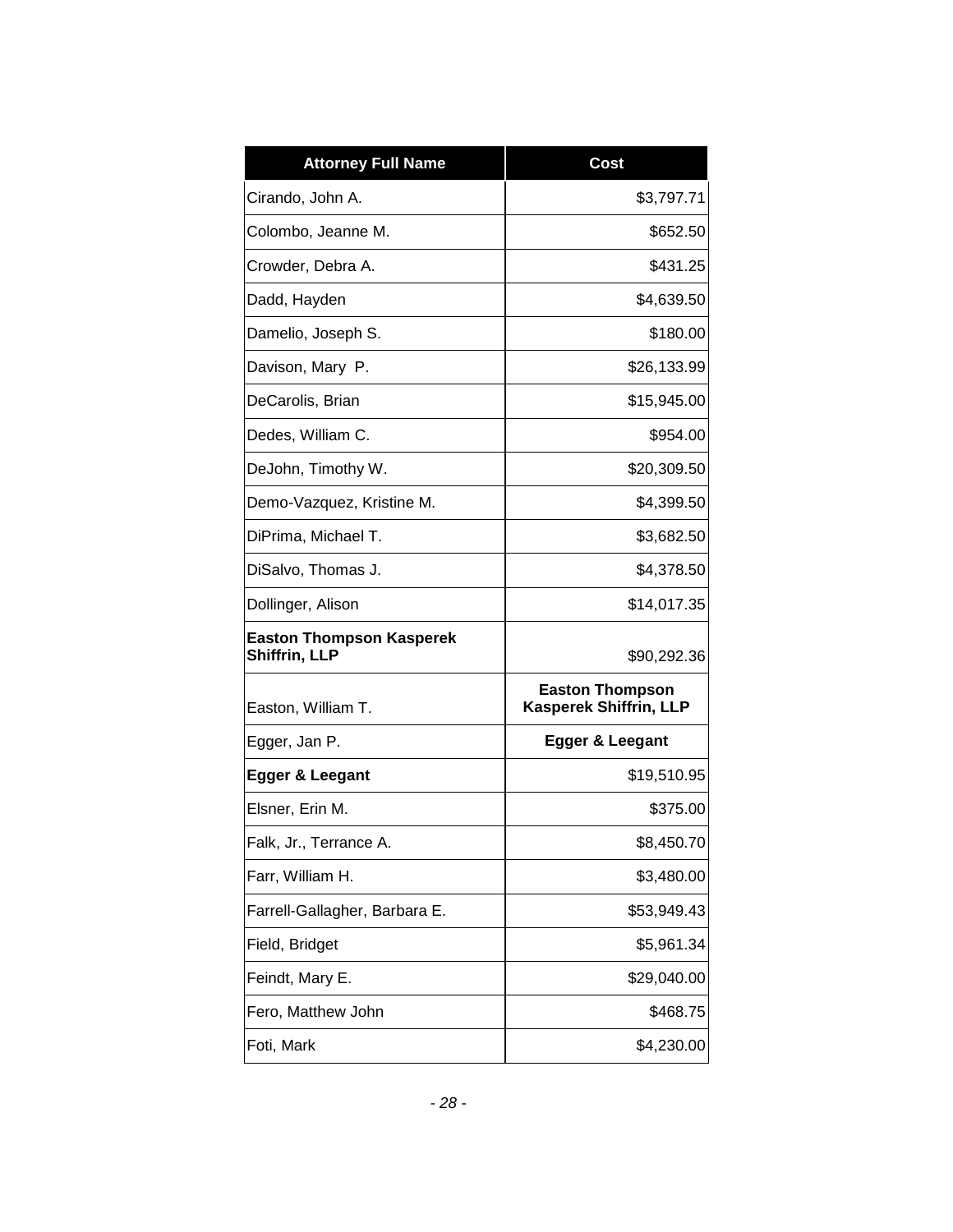| <b>Attorney Full Name</b>     | Cost                                                |
|-------------------------------|-----------------------------------------------------|
| Fulmer, Daniel C.             | \$4,006.50                                          |
| Funk, Mark D.                 | \$63,133.50                                         |
| Ganguly, Anjan K.             | <b>Ganguly Brothers, PLLC</b>                       |
| Ganguly, Avik K.              | <b>Ganguly Brothers, PLLC</b>                       |
| <b>Ganguly Brothers, PLLC</b> | \$36,912.37                                         |
| Garretson, Scott A.           | \$40,935.50                                         |
| Geraci, Michael               | <b>Trevett Cristo Salzer &amp;</b><br>Andolina, PCC |
| Gianforti, Gary J.            | \$1,578.00                                          |
| Gibbons, Patricia Ann         | \$922.50                                            |
| Gladstone, Katherine          | \$24,112.47                                         |
| Gorman, Shirley A.            | \$11,813.44                                         |
| Gross, Richard R.             | \$16,650.00                                         |
| Guarino, Michael              | \$60,788.45                                         |
| Hagen, Matthew                | <b>Laduca Law Firm, LLP</b>                         |
| Handelman, Eric D.            | \$8,075.00                                          |
| Hartt, James D.               | \$1,308.00                                          |
| Hinman, James S.              | \$13,992.15                                         |
| Holliday, Billie D.           | \$8,317.50                                          |
| Houde, Ardeth L.              | \$716.18                                            |
| Housel, Jason M.              | Sperano & Housel,<br><b>Attorneys at Law</b>        |
| Hummel, Chad M.               | \$3,076.50                                          |
| Hurwitz, Phillip R.           | \$19,945.28                                         |
| Hyland, Kenneth               | \$1,907.36                                          |
| Indivino, Deborah A.          | \$554.25                                            |
| Infantino, Marc               | \$17,242.50                                         |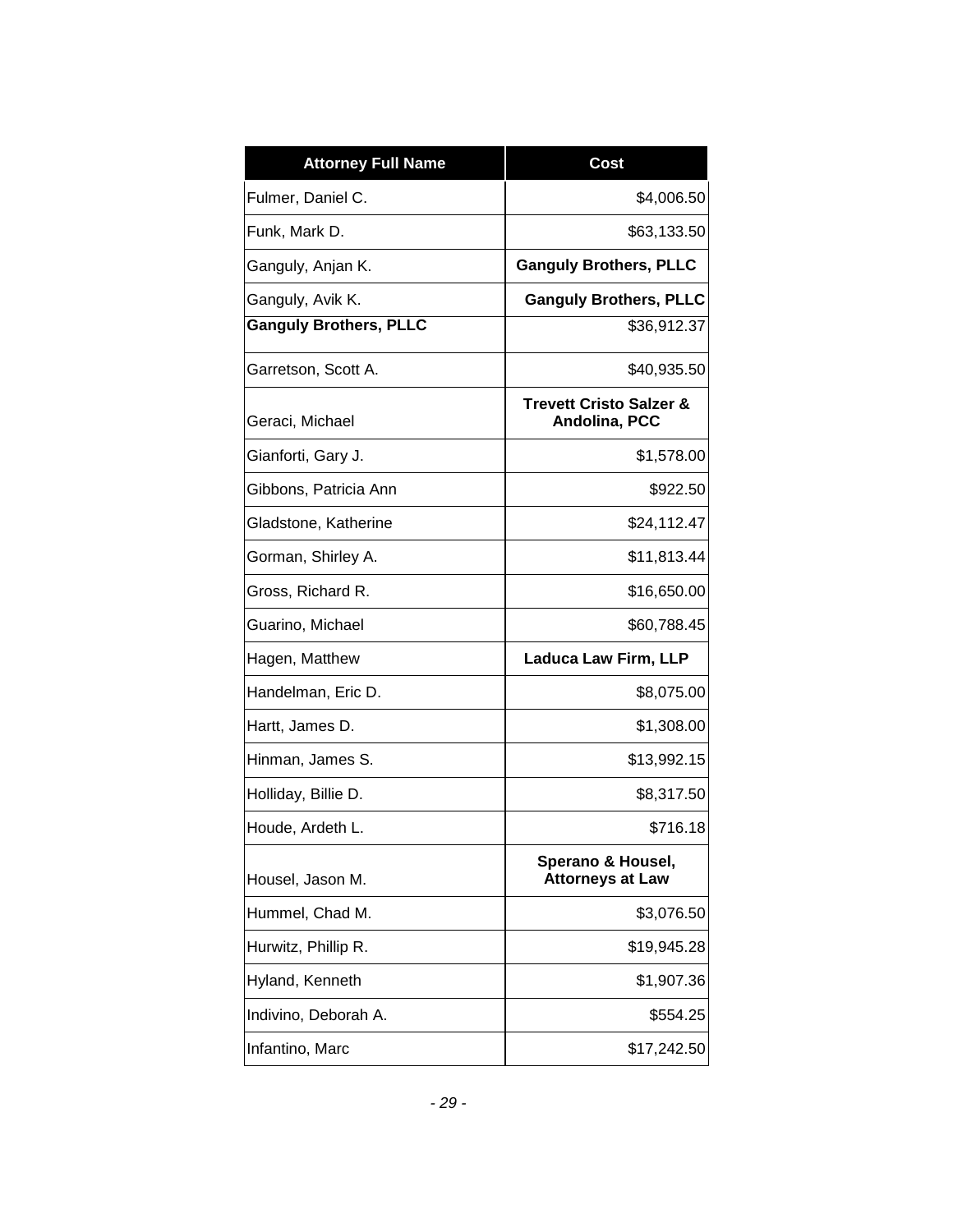| <b>Attorney Full Name</b>   | <b>Cost</b>                                      |
|-----------------------------|--------------------------------------------------|
| Jain, Rekha                 | \$6,338.45                                       |
| Johnson, Christopher G.     | \$32,396.22                                      |
| Jones, Rhian Dudson         | \$12,435.00                                      |
| Josh, Sylvia W.             | \$4,978.50                                       |
| Kaplan, David M.            | \$5,487.00                                       |
| Karatas, Nigos              | \$4,088.71                                       |
| Kasperek, Lawrence L.       | <b>Easton Thompson</b><br>Kasperek Shiffrin, LLP |
| Kennedy, Christian J.       | \$51,608.50                                      |
| Khuns, Kevin M.             | \$33,879.14                                      |
| Kovalsky, Shaina            | \$9,797.26                                       |
| Krane, Joel N.              | \$36,967.50                                      |
| Kristal, Peter L.           | \$5,029.65                                       |
| LaBue, Eugene P.            | \$2,448.00                                       |
| <b>Laduca Law Firm, LLP</b> | \$23,809.30                                      |
| Lamb, Meredith M. B.        | \$9,605.60                                       |
| Laragy, Susan               | \$17,586.66                                      |
| Leavy, Anthony              | \$10,759.50                                      |
| Leegant, Jo Anne            | <b>Egger &amp; Leegant</b>                       |
| Lester, Frederick           | \$15,060.00                                      |
| Lopez, Sylvia               | \$6,346.50                                       |
| MacAulay, Paul D.           | \$11,857.50                                      |
| Maggio, Frank G.            | \$11,074.50                                      |
| Martin, Thomas N.           | \$4,639.33                                       |
| Maslow, Lisa J.             | \$25,251.62                                      |
| Mastrella, Daniel J.        | \$1,785.00                                       |
| Maurer, Zach                | \$43,315.00                                      |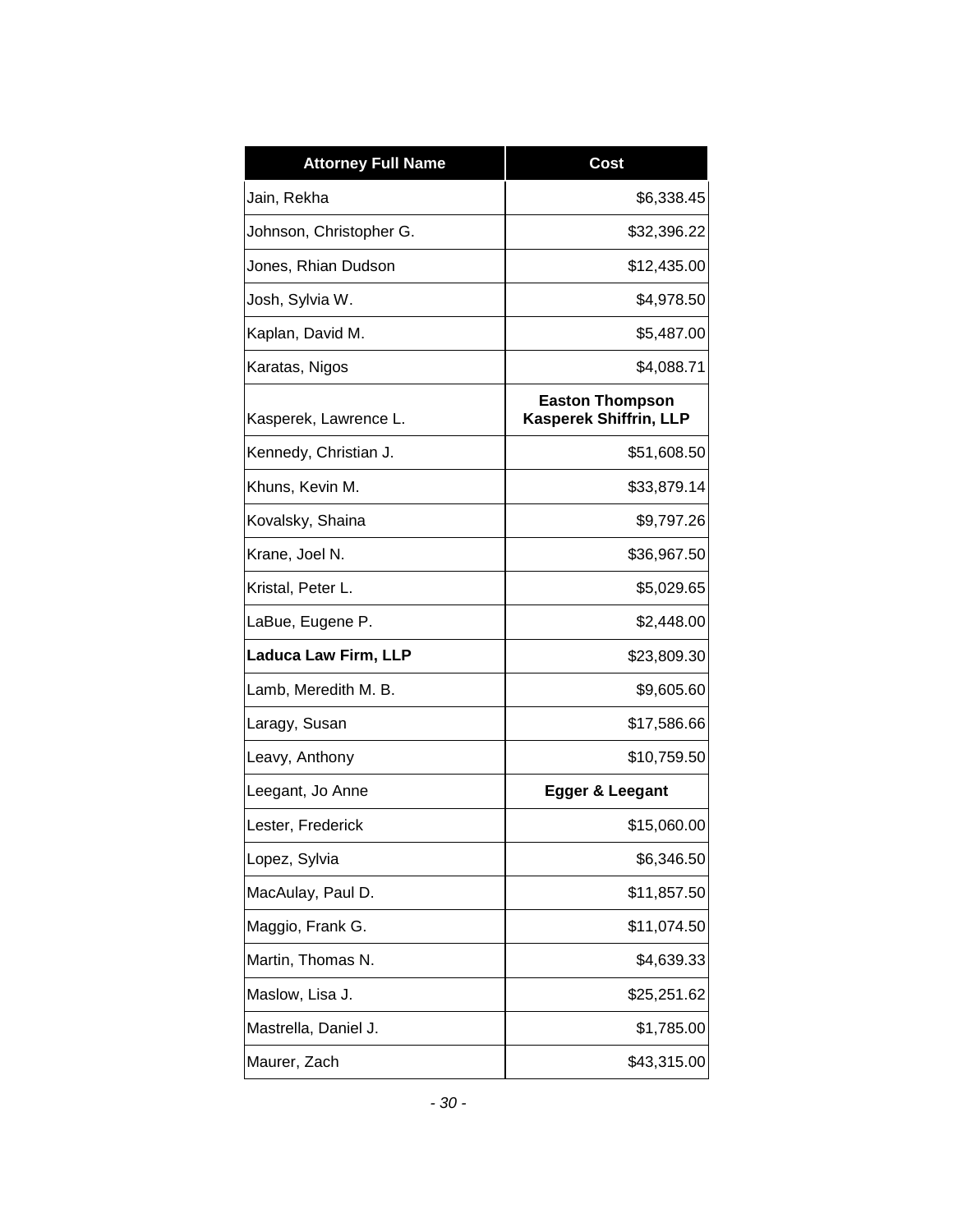| <b>Attorney Full Name</b> | Cost                                       |
|---------------------------|--------------------------------------------|
| McCarthy, II, Martin P.   | Muldoon, Getz & Restin                     |
| McCarty, Terence          | \$1,980.00                                 |
| McClenathan, Edward W.    | \$13,386.41                                |
| McKain, Kevin             | \$20,217.50                                |
| McKeown, John F.          | 547.33                                     |
| Menard, John              | VanLoon Menard,<br><b>Attorneys at Law</b> |
| Merante, RoseMaria        | \$20,910.00                                |
| Merante, Vincent E.       | \$23,934.00                                |
| Mix, Matthew J.           | \$9,846.00                                 |
| Monaghan, Lori Robb       | \$15,950.40                                |
| Morabito, David R.        | \$58,870.34                                |
| Muldoon, Gary             | Muldoon, Getz & Restin                     |
| Muldoon, Getz & Restin    | \$14,942.50                                |
| Murante, David A.         | \$56,016.22                                |
| Nafus, Matthew D.         | \$24,664.43                                |
| Napier, James A.          | \$1,177.50                                 |
| Napier, Robert A.         | \$13,770.98                                |
| Napolitano, Lorenzo       | \$24,089.71                                |
| Oathout, Bryan            | \$75,069.00                                |
| O'Toole, Keith            | \$8,350.00                                 |
| Owens, David L.           | \$10,668.00                                |
| Paluch, Stephen James     | \$7,875.91                                 |
| Pappalardo, Fauna         | \$1,563.75                                 |
| Parks, Anthony            | \$1,618.99                                 |
| Pennica, Kenneth L.       | \$876.00                                   |
| Perez, Gilbert R.         | \$42,273.00                                |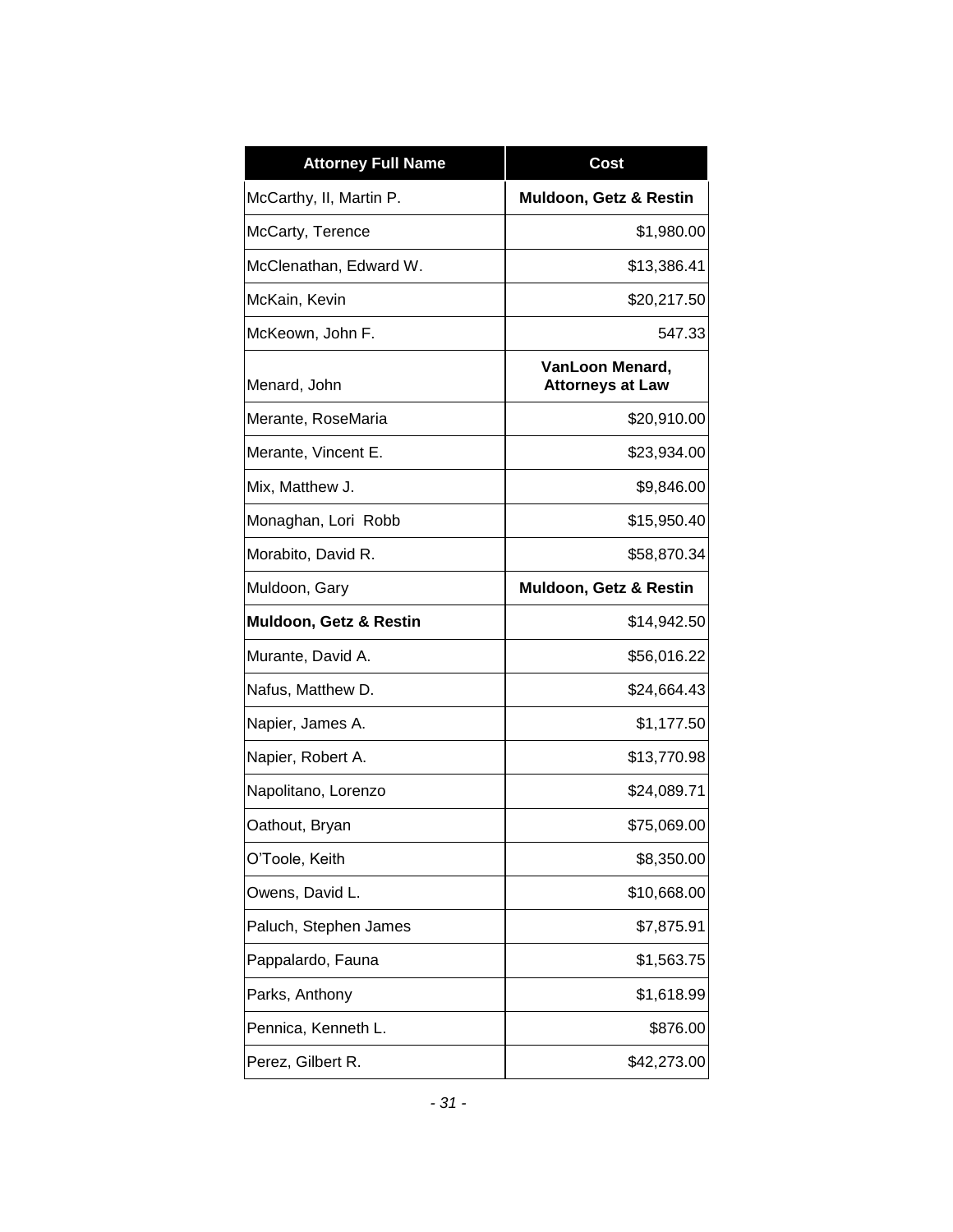| <b>Attorney Full Name</b>     | <b>Cost</b>                                             |
|-------------------------------|---------------------------------------------------------|
| Pilato, David C.              | <b>Laduca Law Firm, LLP</b>                             |
| Pixley, William G.            | \$10,875.00                                             |
| Pullano, Peter J.             | \$33,110.11                                             |
| Ratchford, Beth A.            | \$50,282.15                                             |
| Reardon, Kathleen P.          | \$600.00                                                |
| Redmond, Gregg H.             | \$2,070.00                                              |
| Reinstein, Natalia            | \$4,329.90                                              |
| Rich, Matthew                 | \$44,704.40                                             |
| Riotto, II, James L.          | \$62,349.00                                             |
| Rodeman, Christopher K.       | \$20,049.75                                             |
| Rose, Angleo A.               | \$4,467.00                                              |
| Roxin, Richard C.             | \$20,756.34                                             |
| Ruby, William S.              | \$7,701.50                                              |
| Rumi, Fares A.                | \$10,132.50                                             |
| Russell, Dianne C.            | \$22,682.58                                             |
| Russi, Patrick K.             | \$17,091.00                                             |
| Ryan, Scott A.                | \$6,106.50                                              |
| Sadinsky, Lisa A.             | \$117.17                                                |
| <b>Schiano Law Office, PC</b> | \$51,841.50                                             |
| Schiano, Christopher          | <b>Schiano Law Office, PC</b>                           |
| Schiano, Jr., Charles A.      | <b>Schiano Law Office, PC</b>                           |
| Schiano, Michael P.           | <b>Schiano Law Office, PC</b>                           |
| Schiano, Sr., Charles A.      | <b>Schiano Law Office, PC</b>                           |
| Shiffrin, Brian               | <b>Easton Thompson</b><br><b>Kasperek Shiffrin, LLP</b> |
| Schmitt, Michael D.           | \$15,651.68                                             |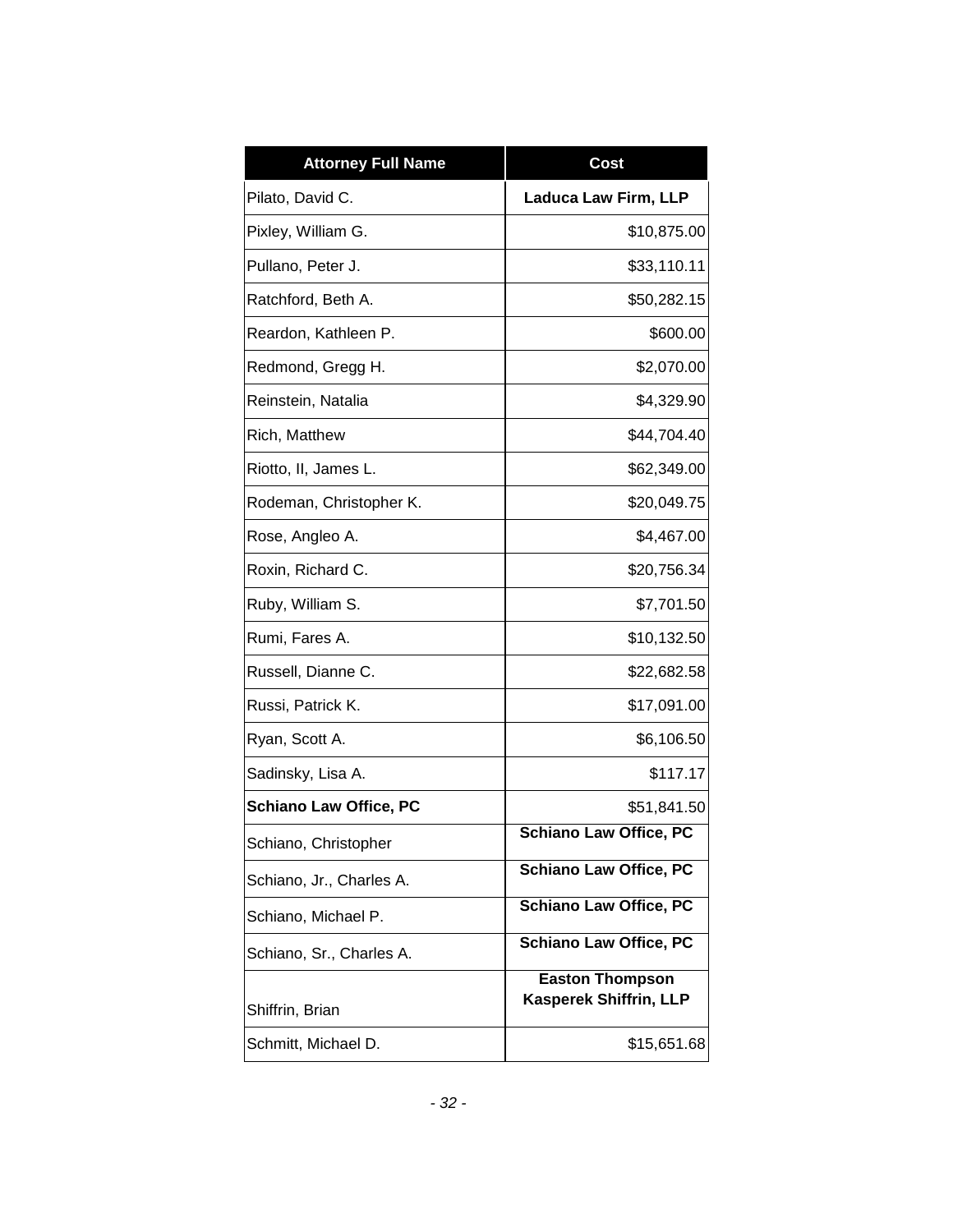| <b>Attorney Full Name</b>                       | <b>Cost</b>                                      |
|-------------------------------------------------|--------------------------------------------------|
| Scibetta, Michael P.                            | \$19,695.31                                      |
| Sercu, Stephen                                  | \$646.08                                         |
| Shulman, Brian J.                               | \$50,177.25                                      |
| Siragusa, Lisa Serio                            | \$4,155.00                                       |
| Sperano, Aaron J.                               | Sperano & Housel,<br><b>Attorneys at Law</b>     |
| Sperano & Housel, Attorneys at<br>Law           | \$43,245.00                                      |
| Stern, Jon M.                                   | \$20,322.87                                      |
| Stowe, Eric W.                                  | \$22,124.17                                      |
| Thomas-Diaz, Kathleen                           | \$9,513.00                                       |
| Thompson, Donald M.                             | <b>Easton Thompson</b><br>Kasperek Shiffrin, LLP |
| Trevett Cristo Salzer & Andolina,<br><b>PCC</b> | \$61,957.28                                      |
| Turner, Karen B.                                | \$68,697.50                                      |
| Turner, Robert P.                               | \$13,432.50                                      |
| Vacca, James P.                                 | \$53,473.50                                      |
| Vacca, Jr., Paul J.                             | \$60,772.62                                      |
| VanLoon Menard, Attorneys at<br>Law             | \$14,130.00                                      |
| Van Loon, Nathan Allen                          | VanLoon Menard,<br><b>Attorneys at Law</b>       |
| Wade, David                                     | <b>Ganguly Brothers, PLLC</b>                    |
| Waldorf, Joseph                                 | \$3,481.28                                       |
| Watkins, Paul B.                                | \$9,465.84                                       |
| Weisbeck, Kimberly W.                           | \$2,640.00                                       |
| Wisner, Todd J.                                 | \$1,194.00                                       |
| Wood, Robert W.                                 | \$24,636.00                                      |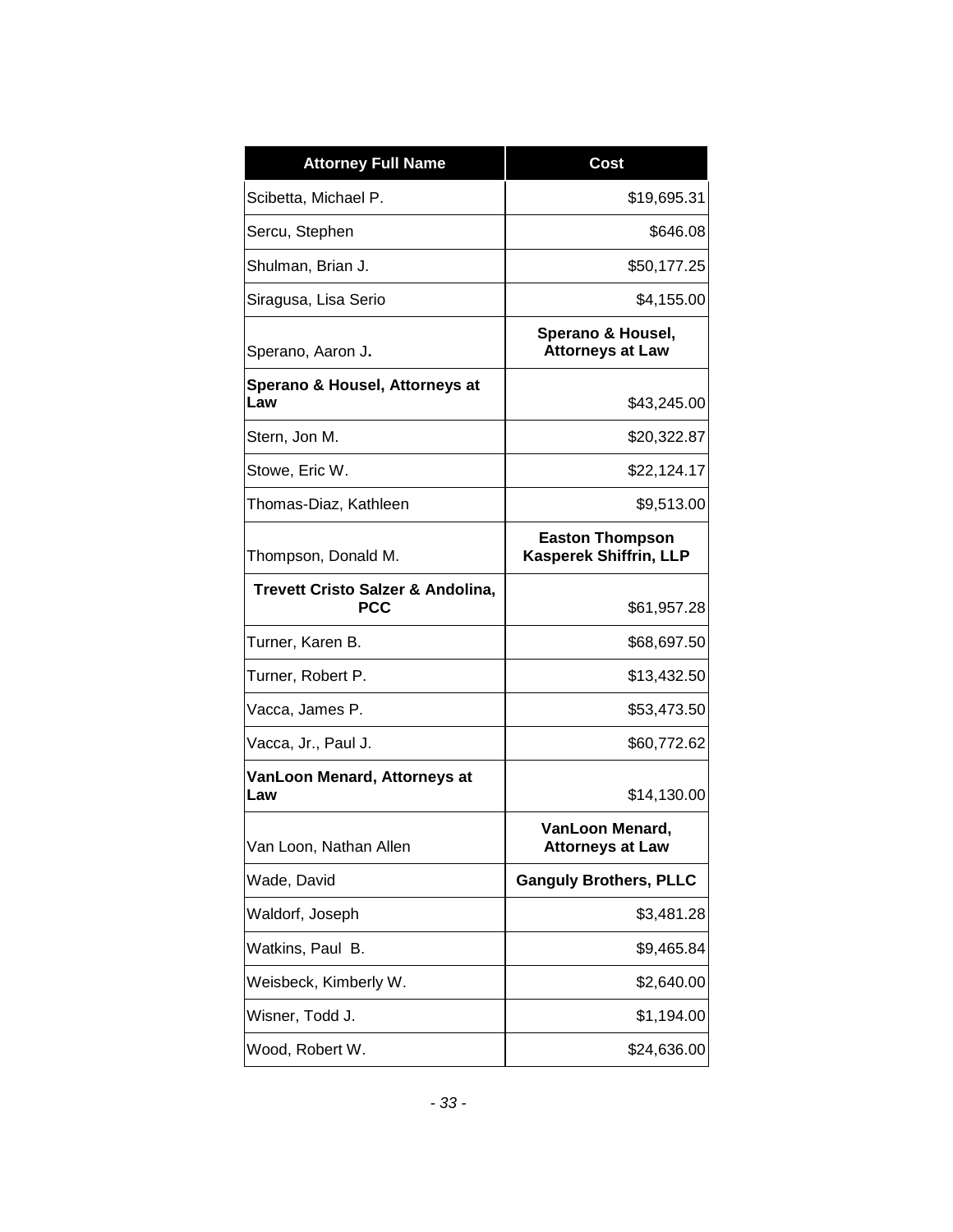| <b>Attorney Full Name</b> | Cost                                                |
|---------------------------|-----------------------------------------------------|
| Young, D. Scott           | \$47,309.25                                         |
| Young, Mark A.            | \$22,196.32                                         |
| Zimmermann, Jr., Clark J. | <b>Trevett Cristo Salzer &amp;</b><br>Andolina, PCC |
| Zunno, Harriet L.         | \$196.40                                            |
| <b>Grand Total</b>        | \$2,956,136.90                                      |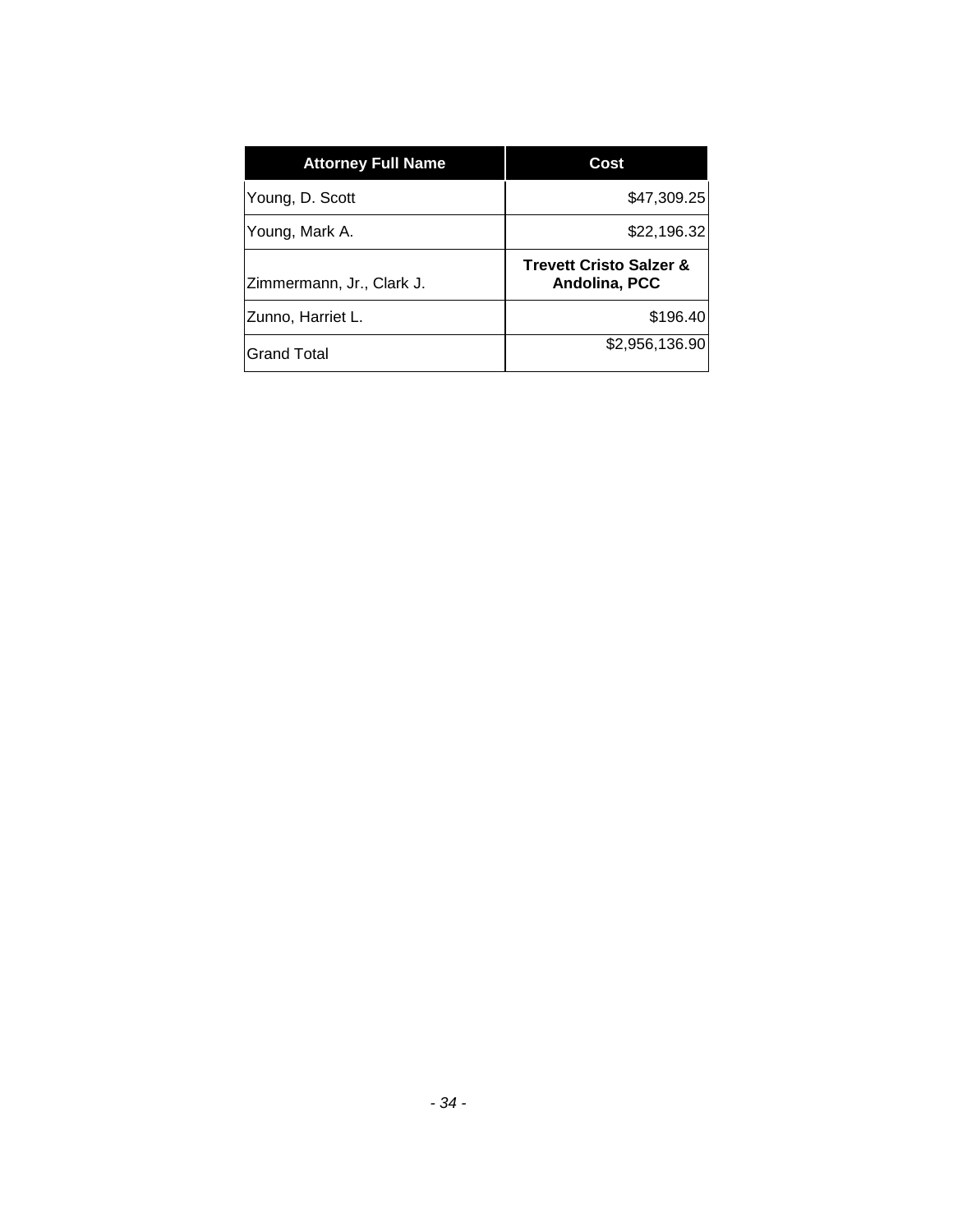#### **2014 Table of Program Use by Judiciary<sup>6</sup>**

The table below shows the number of assignments for each Judge making at least one assignment during 2014. The statistics, between this chart and the attorney assignments, clearly show that Rochester City Court, which assigns the greatest number of cases in the County, is very high in percentage of cases assigned through the Assigned Counsel Program. These facts directly correlate to the fact that the distribution of cases among the attorneys is greatest for criminal cases. Conversely, the statistics show that Family Court has a very low percentage of cases assigned through the Assigned Counsel Program when removing those cases assigned to the Conflict Defender Office.

| Judge                   | <b>ACP</b> | Court          | Total |
|-------------------------|------------|----------------|-------|
| Affronti, Francis A.    | 7          | $\overline{2}$ | 9     |
| Appellate Division,     | 28         | 12             | 40    |
| Argento, Victoria M.    | 4          | 25             | 29    |
| Arnold, Jeanne          | 1          | 1              | 2     |
| Barone, Vincent M.      |            | 6              | 6     |
| Barry, David            | 33         | 18             | 51    |
| Beikirch, James F.      |            | 61             | 61    |
| Bernacki, John E.       | 4          |                | 4     |
| Boldt, Margaret M.      | 6          |                | 6     |
| Bonacchi, David P.      |            | $\overline{2}$ | 2     |
| Brown-Steiner, Terrence | 4          | 13             | 17    |
| Campbell, Vincent       | 57         | 15             | 72    |
| Castro, Melchor E.      | 436        | 175            | 611   |
| Ciaccio, Christopher    | 16         | 1              | 17    |
| Connors, Robert P.      | 15         | 18             | 33    |
| Corretore, David        | 17         | 3              | 20    |
| Crimi, Jr., Charles F.  | 89         | 18             | 107   |

 $\overline{\phantom{a}}$  $^6$  The assignment numbers are higher here because unlike reporting of attorney assignments where only new assignments are reported, all assignments made by the Judges are counted here. These numbers include those cases handled by the Office of the Conflict Defender.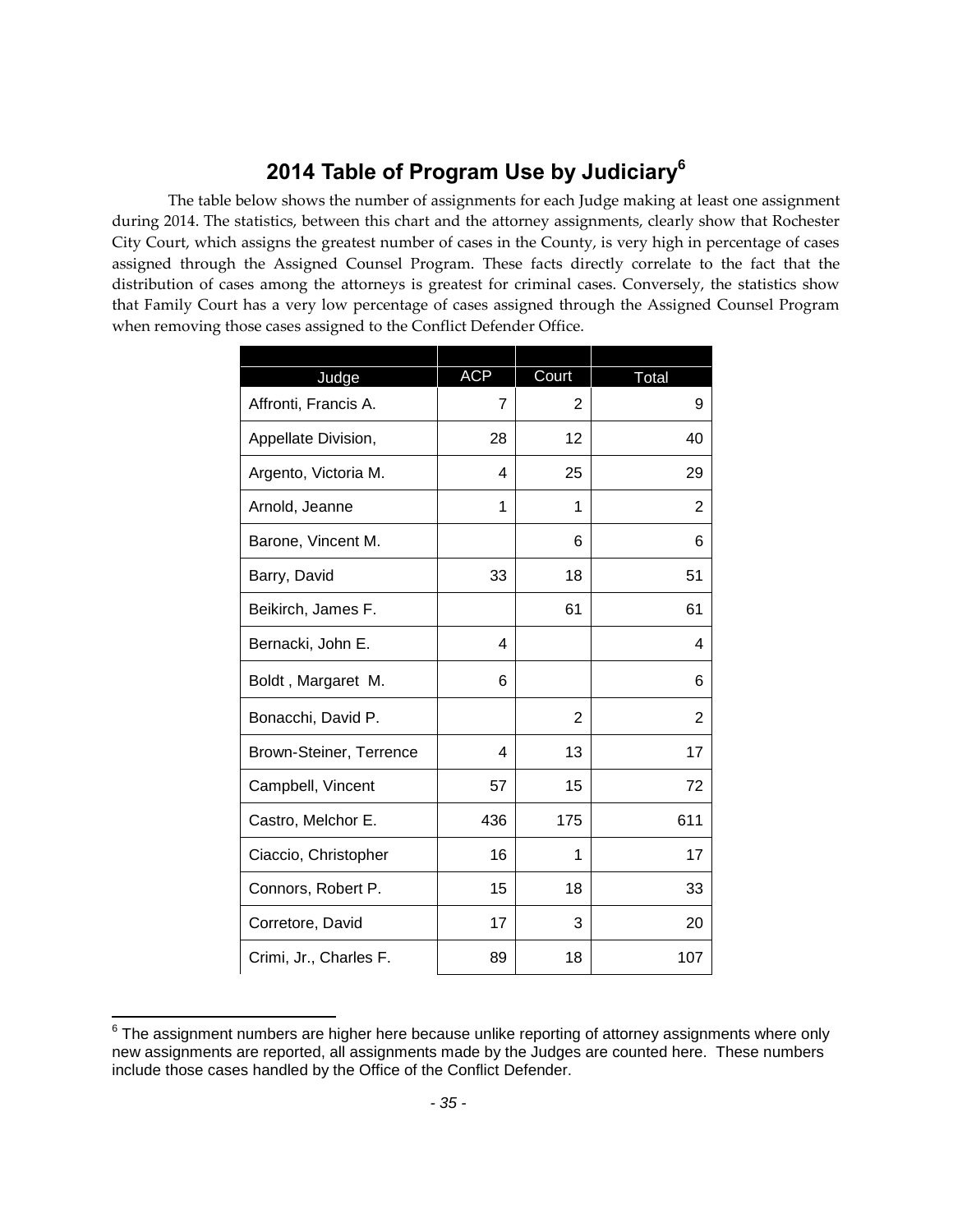| Judge                   | <b>ACP</b>     | Court          | Total |
|-------------------------|----------------|----------------|-------|
| DeMarco, John L.        | 7              | 19             | 26    |
| Depferd, Mark R.        | 18             |                | 18    |
| Dinolfo, Vincent M.     | 22             | 22             | 44    |
| DiSalvo, Thomas J.      | 11             |                | 11    |
| Dixon, Maija C.         | 55             | 19             | 74    |
| Donofrio, Gail          |                | 38             | 38    |
| Donsky, Steven M.       | 1              | 88             | 89    |
| Doupe, Thomas S.        | 3              |                | 3     |
| Doyle, Daniel J.        | 6              | 6              | 12    |
| Elliott, John E.        | 5              |                | 5     |
| Evangelista, Ronald     | 11             | $\overline{2}$ | 13    |
| Falk, John A.           | 9              | 1              | 10    |
| Farber, Sidney T.       | 20             | 1              | 21    |
| Fletcher, William P.    | 1              |                | 1     |
| Gallagher, John         | $\overline{2}$ | 252            | 254   |
| Gallaher, Patricia E.   | 7              | 98             | 105   |
| Genier, Joseph T.       | 9              | 17             | 26    |
| Gordon, Julie Anne      | 64             | 32             | 96    |
| Hammel, Allyn           | 2              | 1              | 3     |
| Irizarry, Diana M.      | 8              |                | 8     |
| Johnson, Kevin          | 4              |                | 4     |
| Johnson, Teresa D.      | 65             | 9              | 74    |
| Kirch, Henry E.         |                | 1              | 1     |
| Klonick, Thomas         | $\overline{2}$ | 9              | 11    |
| Kohout, Joan S.         | 5              | 116            | 121   |
| Litteer, Jr., Harold H. |                | 2              | 2     |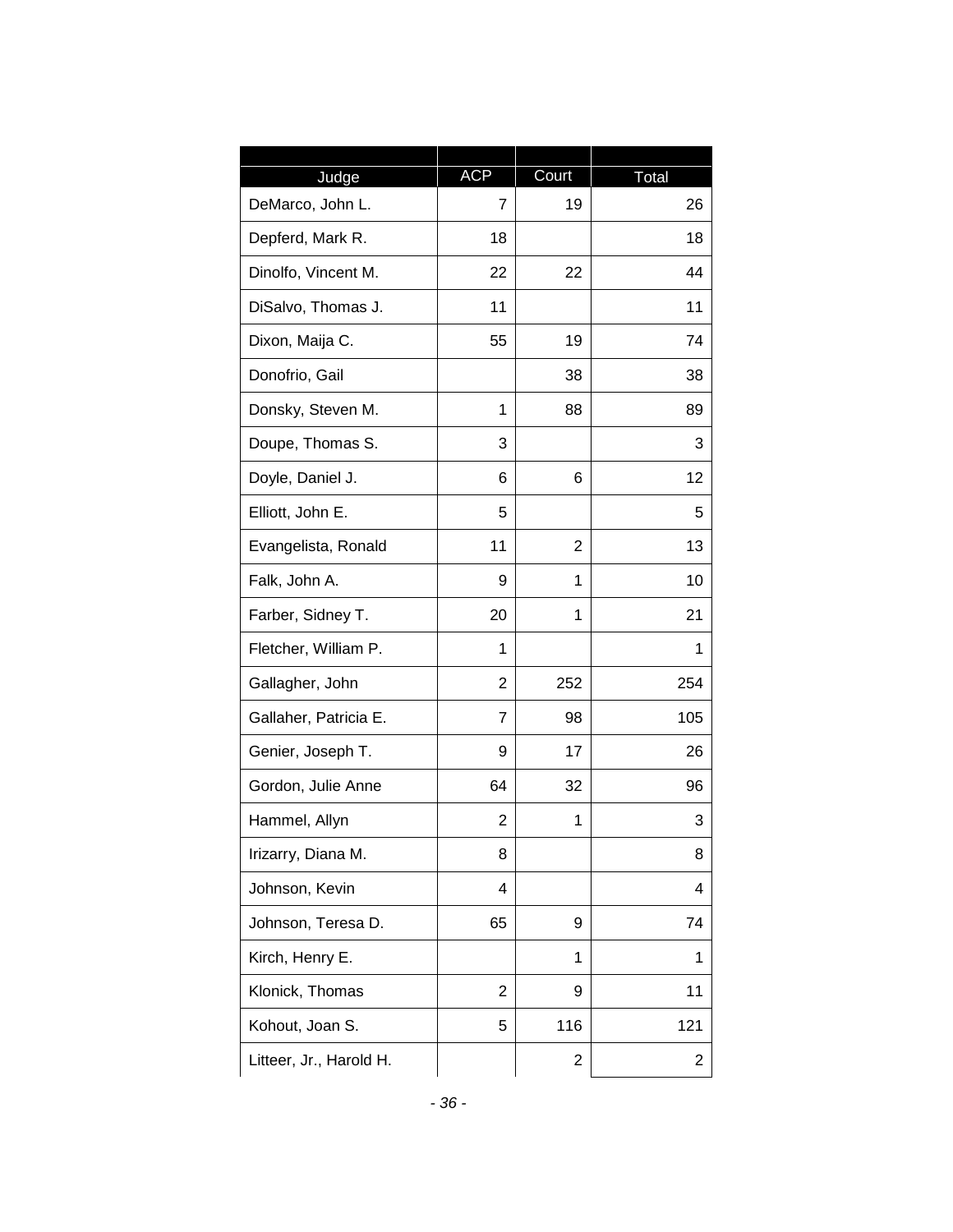|                                | <b>ACP</b> |       |            |
|--------------------------------|------------|-------|------------|
| Judge<br>Lomenzo, Jr., John P. | 9          | Court | Total<br>9 |
| Maley, Jr., James E.           | 13         |       | 13         |
| Miller, Stephen T.             | 38         | 18    | 56         |
| Moffett, Richard W.            | 4          | 1     | 5          |
| Moran, Thomas E.               | 1          | 28    | 29         |
| Morris, Karen                  | 23         | 1     | 24         |
| Morrison, Caroline             | 74         | 17    | 91         |
| Morse, Thomas Rainbow          | 65         | 19    | 84         |
|                                |            |       |            |
| Mulley, James                  | 12         | 5     | 17         |
| Murante, David A.              | 3          | 4     | 7          |
| Nesser, Joseph G.              | 11         | 151   | 162        |
| Nitti, Gino M.                 | 58         | 12    | 70         |
| Odorisi, J. Scott              | 1          | 2     | 3          |
| Okolowitz, Scott K.            | 7          |       | 7          |
| Olver, Melvin L.               | 1          |       | 1          |
| Owlett, Deborah                |            | 2     | 2          |
| Pericak, John G.               | 1          | 62    | 63         |
| Piampiano, James J.            | 9          | 17    | 26         |
| Pilato, Linda Lohner           | 3          |       | 3          |
| Polito, Thomas W.              | 46         | 18    | 64         |
| Pupatelli, Peter P.            | 34         | 21    | 55         |
| Randall, Doug A.               | 25         | 22    | 47         |
| Rao, Michael G.                | 6          | 1     | 7          |
| Rath, Paul                     | 6          |       | 6          |
| Renzi, Alexander               | 1          | 13    | 14         |
| Riordan, Paul M.               | 35         | 13    | 48         |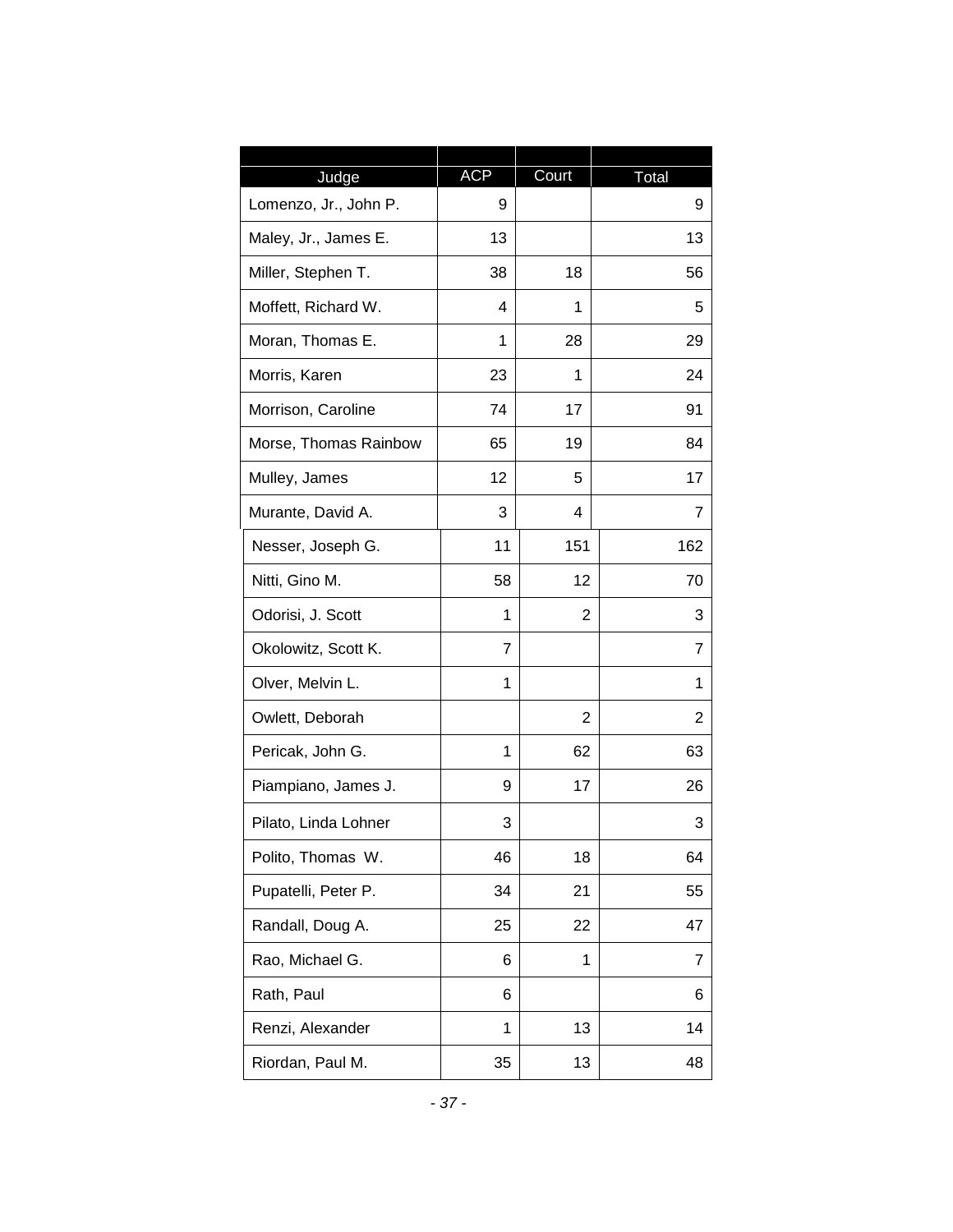| Judge                    | <b>ACP</b>     | Court | Total |
|--------------------------|----------------|-------|-------|
| Rivoli, John J.          | 2              |       | 2     |
| Ruhlmann, Dandrea L.     | 9              | 142   | 151   |
| Russi, Patrick           |                | 51    | 51    |
| Schiano, Jr., Charles A. | 33             | 25    | 58    |
| Schiano, Michael Patrick |                | 1     | 1     |
| Schwartz, John R.        | 1              |       | 1     |
| Sciortino, Michael A.    | 4              |       | 4     |
| Stowe, Richard E.        | 1              |       | 1     |
| Taylor, William          | 10             | 1     | 11    |
| Valentino, Joseph J.     | 1              | 45    | 46    |
| Valleriani, Samuel L.    | $\overline{2}$ | 85    | 87    |
| Wilcox, Christopher T.   | 4              |       | 4     |
| Winslow, Joanne M.       | 15             | 4     | 19    |
| Yacknin, Ellen M.        | 65             | 12    | 77    |
| <b>Grand Total</b>       | 1687           | 1896  | 3583  |
|                          |                |       |       |

# **2014 Case Dispositions<sup>7</sup>**

| <b>Disposition</b> | Total |  |
|--------------------|-------|--|
| Abated by Death    | 6     |  |
| ACD                | 401   |  |
| Acquittal          | 14    |  |

<sup>7</sup> Includes all cases closed and paid in 2014 even if assigned in prior year.

 $\overline{\phantom{a}}$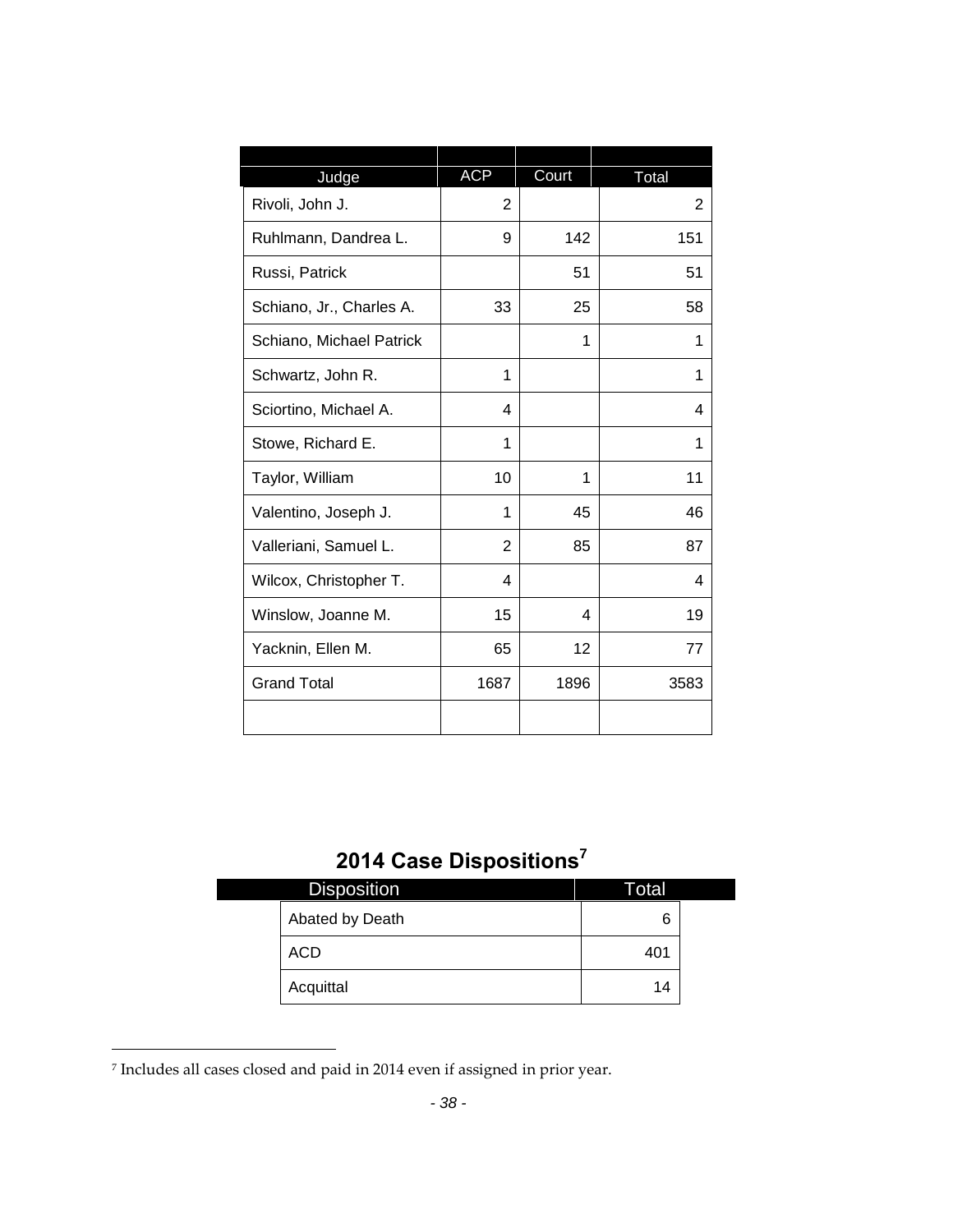| <b>Admit Petition</b>              | 46  |
|------------------------------------|-----|
| Appeal Judgment-Affirmed           | 31  |
| Appeal Judgment - Modified         | 3   |
| Appeal Judgment-Reversed           | 8   |
| <b>Trial - Guilty Lesser</b>       | 8   |
| <b>Trial - Guilty Original</b>     | 12  |
| <b>Client Retained Own Counsel</b> | 97  |
| <b>Conflict of Interest</b>        | 46  |
| Consolidated - Other Charges       | 5   |
| Covered by Plea - Other Charge     | 169 |
| Dismissed - CPL 30.30              | 300 |
| Dismissed - Felony Complaint       | 5   |
| Dismissed - Indictment             | 8   |
| Dismissed - Information            | 114 |
| Dismissed -Motion                  | 24  |
| Dismissed - Plea in Satisfaction   | 39  |
| <b>Extradition Granted</b>         | 1   |
| No Bill - Grand Jury               | 67  |
| No Conflict - PD Continued         | 9   |
| Other                              | 32  |
| <b>Petition Dismissed</b>          | 349 |
| Petition found after hearing       | 47  |
| Plea to Reduced Charge             | 586 |
| Plea to Top Charge                 | 322 |
| Relieved by Court                  | 165 |
| <b>Stipulated Settlement</b>       | 979 |
| <b>Transfer to Family Court</b>    | 2   |